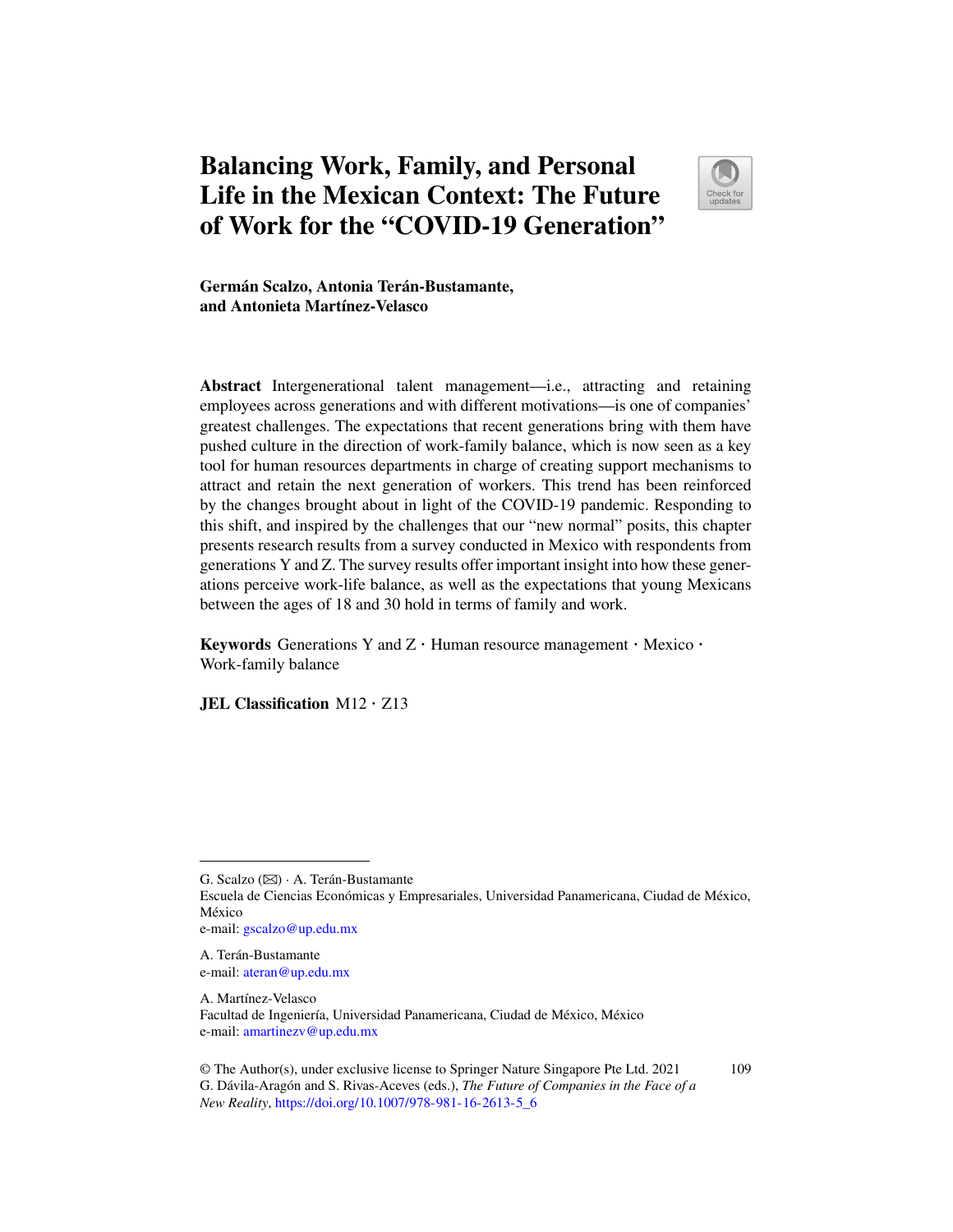## **1 Introduction**<sup>1</sup>

Significant debate around the future of work has emerged in large part based on the complex challenges that dizzying technological change has presented in recent years. The COVID-19 pandemic, for its part, has brought about once in a generation changes to the work environment, thereby reviving discussion about the future of different generations working together in the same workplace, together with questions of what each generation will demand from companies in the short-term, once the pandemic has passed (Foroohar 2020). The youngest generations—especially digital natives took to remote work like "a duck to water" (Raišiené et al. 2020). While, as we will see in this chapter, work-life balance trends have been on the rise in recent years, the coronavirus pandemic has accelerated this process, breaking down many barriers, especially cultural ones. As a result, many organizations are already beginning to work on the various approaches that they need to retain not only the generations currently in the office, but also the ones to come, which is already being called "the COVID-19 Generation" (Rudolph and Zacker 2020; Twenge 2020) or "Generation Crown" (Frometa 2020).

In this context, talent management has become an imperative for human resources departments charged with creating support mechanisms aimed at retaining multiple generations with diverse expectations and motivations (Costanza et al. 2012; Díaz et al. 2017). Along with the different types of diversity inherent to the labor market including gender, race, socioeconomic status, etc. (Barak 2013; Shen et al. 2009) companies today face the increasingly problematic challenge of intergenerational management since a total of four generations are currently engaged in the labor market (Davis 2014; Las Heras and Destefano 2011; Kelan et al. 2009). Furthermore, companies are tasked with attracting and retaining young employees for the health and sustainability of business, and this task has been neither simple nor straightforward. As the workforce has evolved, so have these employees' expectations, which have prompted organizations to try to improve people's lives equitably and ethically (Deloitte 2020). Generations Y and Z's motivations and expectations have contributed to the creation of a culture consistent with work-family balance, as expressed in several decades of theoretical development (Grzywacz and Carlson 2007; Sturges and Guest 2004) and evidenced in a wide range of organizational policies (Cegarra-Leiva et al. 2012; Haar and Spell 2004).

Indeed, companies all around the world are currently focusing on combining family life with the demands of the work world (Crawford et al. 2019; Powell et al. 2019). The integration of family and work aims to improve people's quality of life by facilitating compatibility among life's diverse spheres, including commitments to loved ones, work, and free time. This balance should be understood as harmonious engagement in the different roles that each person exercises both in the family and

<sup>1</sup>The research in this chapter was funded by a grant (UP-CI-2017-FING-01) from the *UP 2019 Research Development Fund*. The authors wish to thank the CONFyE center (IAE, Argentina) and especially its director, Dr. Patricia Debeljuh, for her collaboration. They also thank Dr. María Elena Ordoñez y Revuelta for her technical support.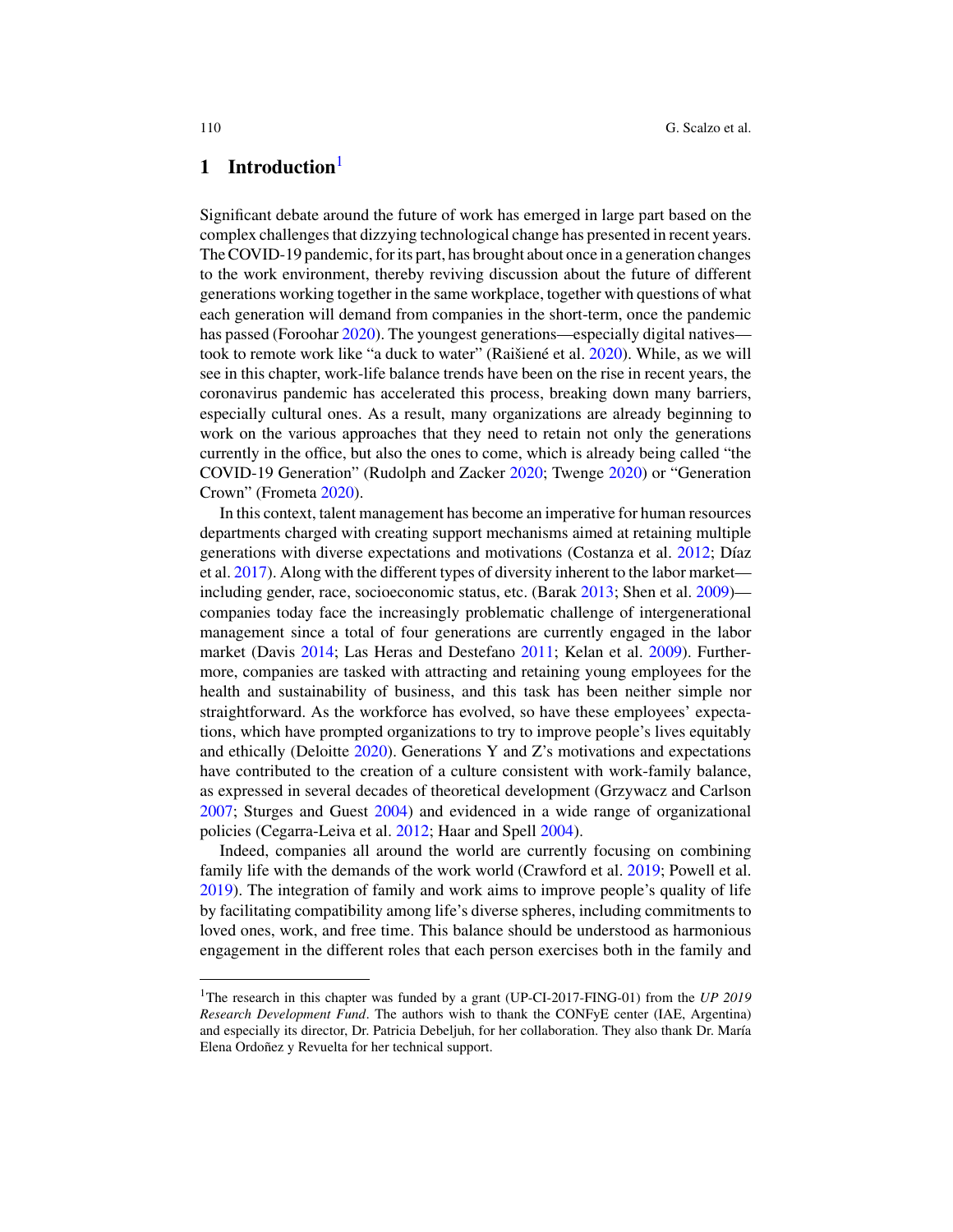in the work environment throughout their life span (Debeljuh and Ordóñez 2019). And this is no small matter because the family is of strategic importance for society; in addition to connecting people to the social structures in which they participate, it generates a more humane way of life (Bosch et al. 2016).

With this context in mind, we aim to specifically study the difficulties of intergenerational talent management and focus specifically on generation Y and Z in Mexico. Prior research in Mexico on this topic is limited. We will present results from a survey of young people between 18 and 30 years old in Mexico that corresponds to 24.2% of the economically active population (Merca2.0 2014). Also, discuss the results with implications for how the youngest working generations perceive work-life balance and their expectations of family and work life, thus hoping to bolster companies' efforts to attract and retain that talent bracket in Mexico.

#### **Work-Life Balance and Generational Divides: Framework**

Work-life balance is a multifaceted construction supported by several decades of theory (Grzywacz and Carlson 2007; Allen et al. 2013; Kelly et al. 2008). Evidence from the literature points to a positive relationship between the enrichment of work and adequately balanced family life (Grzywacz and Marks 2000; Thompson and Prottas 2005; van Steenbergen et al. 2007; Voydanoff 2004) for achieving the firm's goals. Motivating factors and feedback (Hackman and Oldham 1976), autonomy associated with time management (Voydanoff 2004), task variety (Barnett et al. 1992), flexibility, and freedom are all believed (Boudreau et al. 2015), among other factors, to contribute to the enrichment of work and family.

The phenomenon of an intergenerational workforce has been the object of recent study; however, consensus still lacks regarding its conception and behavioral features. Of course, it is a complex matter since each generation has differences and particularities; based on the time they were born, people face diverse cultural, political, and social contexts, and they conceive of relationships with their employers and peers differently. In addition to the above, the generation gap is getting bigger, with age gaps that exceed 20 years in some cases. This age difference impacts aspects like communication, the use of technology, motivation, recruitment, and incentives, among other things. As a consequence, managing multiple generations has become both a great challenge and an opportunity for organizations.

Before describing the characteristics and traits associated with the different generations currently in the workforce, we must first define what is understood by generation (Díaz et al. 2017). For Ogg and Bonvalet (2006) a generational group is an age group that shares a set of training experiences throughout its history that distinguish it from its predecessors.

Four generations currently coexist in the workforce as follows: (1) Baby Boomers born between 1951 and 1964, (2) Generation X born between 1965 and 1980, (3) Generation Y born between 1981 and 2000 (Ogg and Bonvalet 2006), and (4) Generation Z born from 2000 to 2014 (see Table 1). As noted, this phenomenon leads to a greater diversity of expectations, experiences, and motivations, and therefore to greater challenges for companies to manage.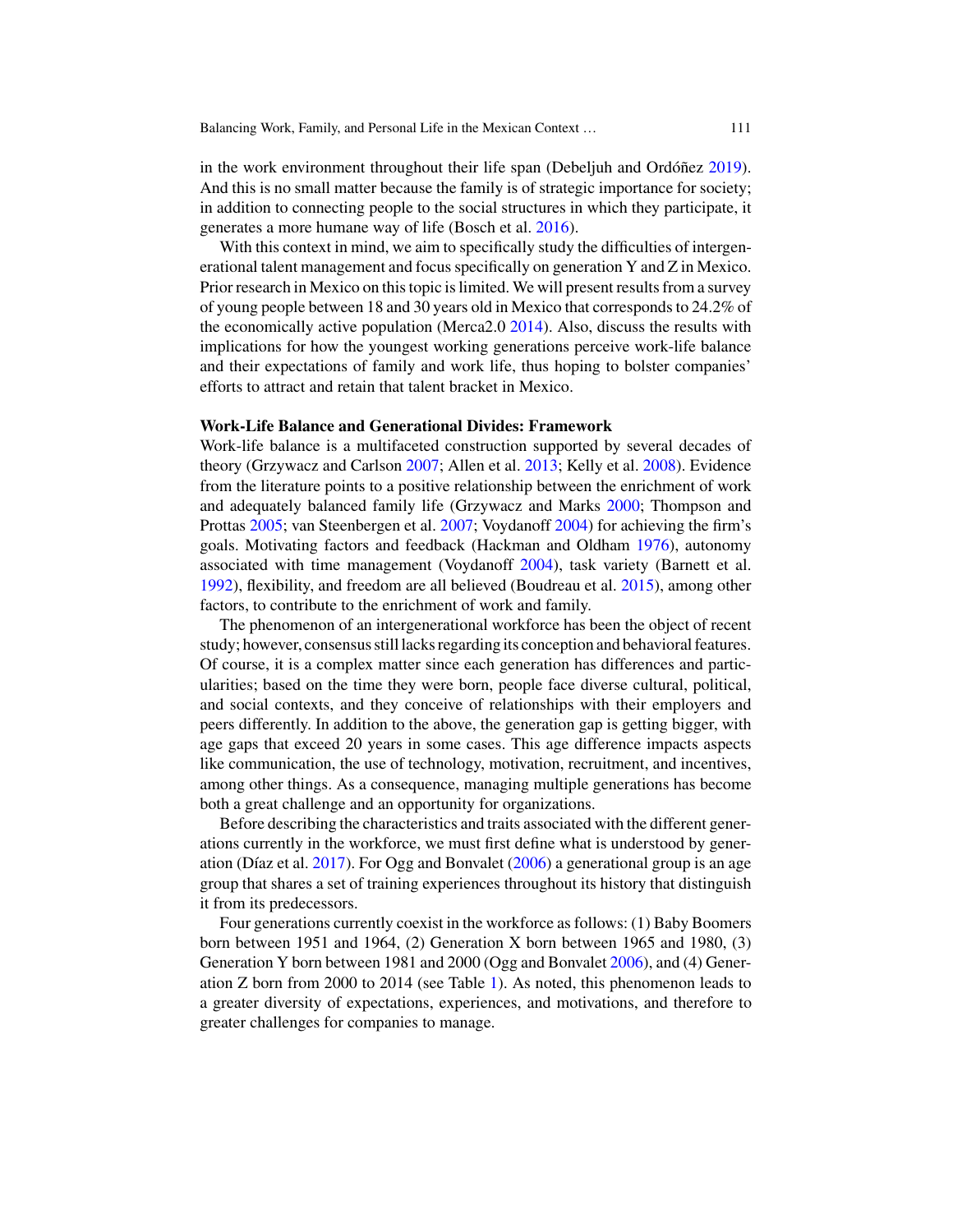112 G. Scalzo et al.

| ification of the<br>tions<br>ear of birth) | Generation                | Birth year range |
|--------------------------------------------|---------------------------|------------------|
|                                            | Traditionalist            | Before 1946      |
|                                            | Baby Boomer (BB)          | 1947-1964        |
|                                            | Generation X              | 1965–1980        |
|                                            | Generation Y (Millenials) | 1981-1999        |
|                                            | Generation Z              | 2000-2014        |
|                                            | Generation Alfa           | 2015–Actual      |
|                                            | "COVID-19 Generation"     |                  |
|                                            |                           |                  |

**Table 1** Classi various generat (according to yo

Source: Authors' elaboration

The most representative characteristics of these four generations are presented below:

#### *Baby Boomers*

Baby boomers were born after World War II; their upbringing was marked by demographic explosion and the postwar period. They were largely raised by young mothers, mostly traditional and conservative housewives (Díaz-Sarmiento et al. 2017). At work, they are traditionalist, rigid and structured, but they also have great vision and knowledge. They are committed to their work and motivated by financial reward. They consider work as a way of being and existing, seeing it as stable, long-term, addictive, and a place to register achievements. They believe in work, as well as the status it lends them and the trajectory associated with it (Forbes 2015). They stand out for their security and independence. They are mostly members of large families and do not spend much time on leisure and recreation, however, they value spending time with family and following traditions; likewise, they consider people's education to be important. They are active, concerned about their health and interested in the digital world (Merca2 2014).

#### *Generation X*

This generation grew up without computers and witnessed the transformation from analog to digital technology during adulthood. They were the first part of the workforce to become familiar with computers. They are considered a "sandwich" generation: at work, they are usually under baby boomers and, lead Generation Y employees; at home, they take care of their parents and their millennial children (Universum 2017). Current generation X professionals are characterized as mature and well prepared; they take on responsibility and make up much of the current job market. Work occupies an essential place in their self-definition, and they value recognition and feedback from bosses, as well as their relationships with colleagues and peers (Díaz-Sarmiento et al. 2017). They are tired of the vision and mission statements written by their predecessors (Zemke et al. 2013) and rather focus on highlighting their motivations and projections in their work. Seeing work only as work, they seek a balance between their personal and work life (Marshall 2004).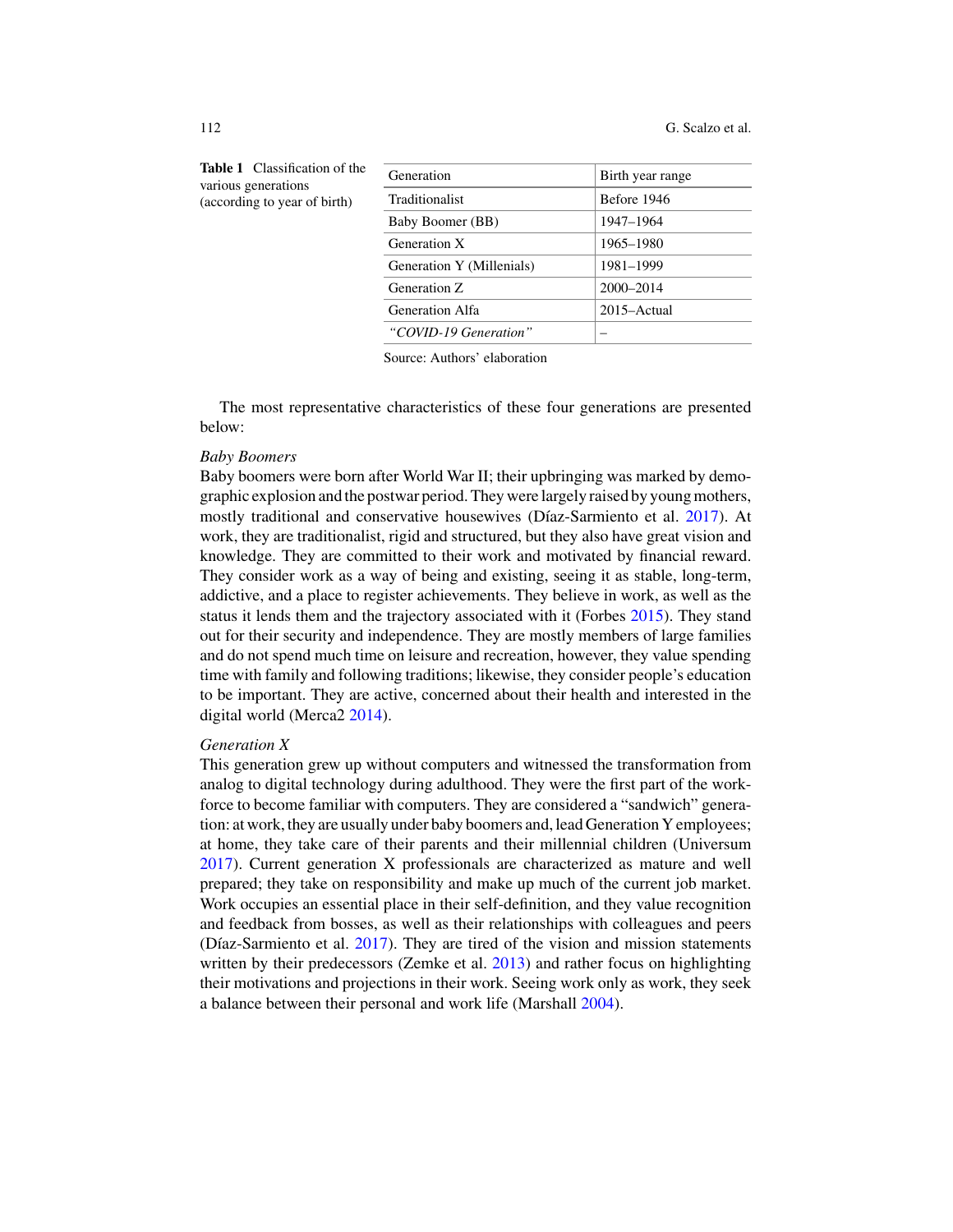#### *Generation Y*

This generation, also called millennials, was the first generation born in the world of technology. Millennials shape and, at the same time, are shaped by the world of work; in other words, they are redefining the employer-employee relationship. Children of parents whose jobs became less secure from the 1970s through the 1990s entered the labor market during an almost unprecedented global recession that resulted in high youth unemployment rates, rapid changes in business cycles, and increased demand for new skills. They are highly competent in digital knowledge, quickly learning new IT tools and devices. They are mindful of social relationships, easily accepting cultural differences and really enjoying a fast-paced life (Krishnan et al. 2012; Bencsik et al. 2016). They are flexible and do not like to plan for long periods, enjoying today and often questioning traditional values. Their experiences determine their decisions and actions (Bittner et al. 2013; Bencsik et al. 2016). For the most part, this generation is already present in the job market; they have college degrees and work together with baby boomers, generation X and, to a lesser extent, generation Z. If they feel stifled, they will quickly change jobs. They are characterized by multitasking, i.e., by a multifaceted and distributed attention span (Bencsik et al. 2016). For them, the concepts of success, career, and money are a top priority because they have learned what it takes to advance in the consumer society (Tari 2010). Their communication occurs mainly in virtual space and their online presence is endless. They are motivated to push, advance, and achieve success; work is a priority for them, while the family remains in the background. Having free time and relaxation is inevitably important to them and they have very wide and diverse desires. Ultimately, it is important for them to work where they want and do what they enjoy.

### *Generation Z*

Generation Z was born in a fully technological world; as a result, the digital world is highly present for them with technological devices wholly integrated into their lives and an omnipresent online environment (Bencsik et al. 2016), which is why they are sometimes known as the Facebook generation, digital natives or sometimes the iGeneration (Tari 2010). They have grown up in an uncertain and complex environment that defines their point of view on work, education, and the world. Compared to previous generations, certain forms of socialization are very difficult for them; they are practical, quite intelligent and they like to take the initiative. They are more impatient and more agile than their predecessors and continually seek new challenges and impulses. They are not afraid of continuous change and have a lot of information at hand; in effect, they try to solve everything on the Internet (Tari 2011; Bencsik et al. 2016). They have different expectations of the workplace and are more ambitious and enterprising than millennials. They learn quickly and are often self-taught, which makes them much more irreverent than their colleagues. Their technical and linguistic knowledge is quite developed, making them an excellent workforce.

### *Generation Alpha*

Generation Alpha is made up of purely digital natives in their first years of schooling and their education represents a great challenge. Alphas are completely familiar with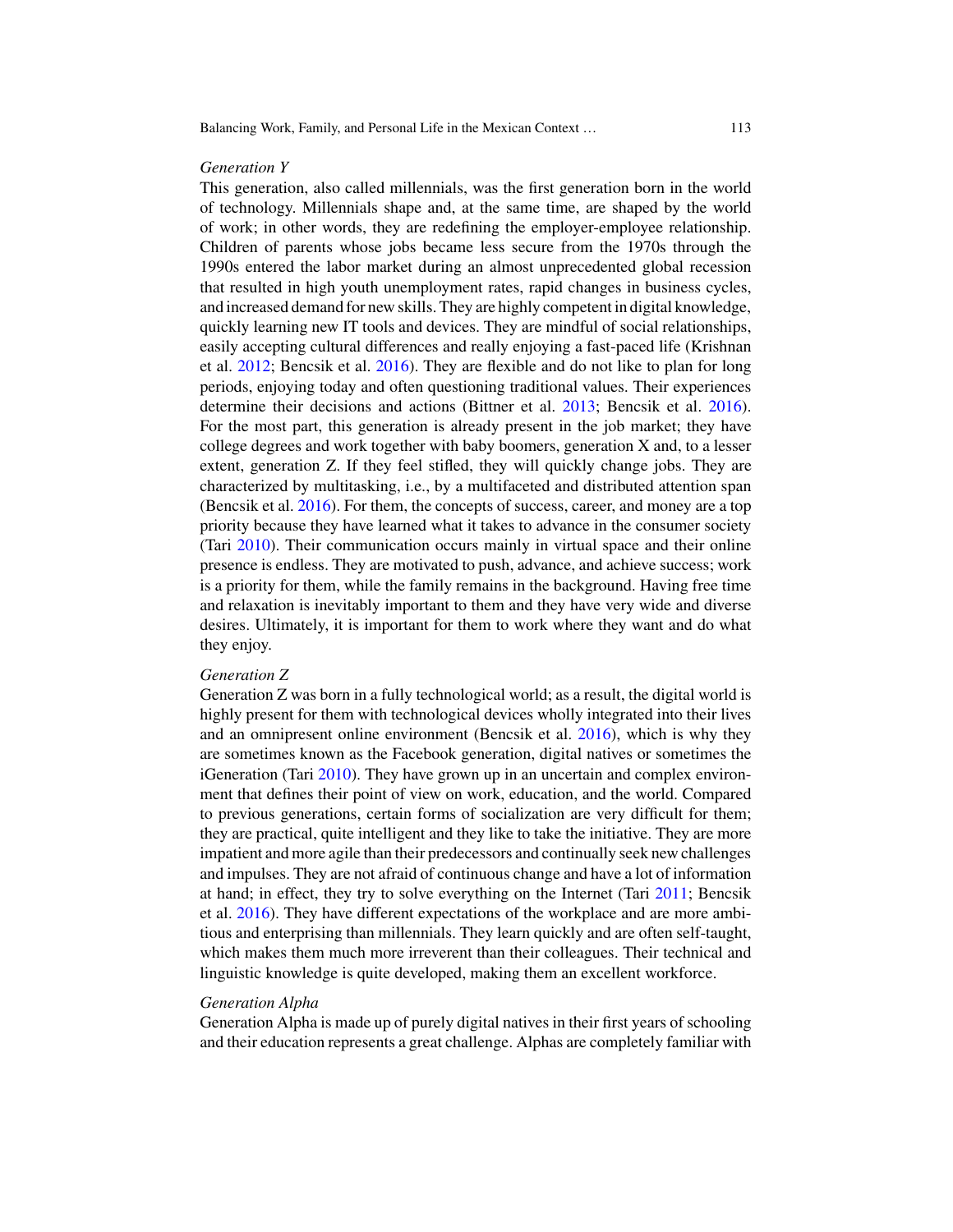everything happening on social networks; they were born with a cell phone, a tablet or a computer in hand and they are used to a constant flow of information and content. This generation is educated in the framework of respect for human rights and nondiscrimination, and shy away from stereotypes, something that manifests itself in androgynous fashion trends. They have more tools to access information, wanting everything instantaneously and to be convinced according to their particular tastes and interests. Artificial intelligence is part of their lives (Quezada and Gómez 2019).

## **2 Balancing Work, Family and Personal Life**

Essentially, work-life balance reflects the equilibrium between work, family, and personal commitments. According to Kalliath and Brough (2008), it is possible to supplement work-related obligations and interests with family and personal responsibilities and interests. Debeljuh and Ordoñez (2019) and Bosch and Hernández (2020) affirm that this balance must be understood in terms of co-responsibility, that is, in terms of shared responsibility between men and women, as well as between companies and society (Bosch et al. 2014, 2016).

The family is the primary sphere of development for any human being, constituting the basis for identity construction, self-esteem development, and learning basic social norms of coexistence. As the nucleus of society, the family is a fundamental institution for the education and promotion of essential human values that are transmitted from generation to generation (CONAPO 2013). Therefore, the task of safeguarding this basic social unit makes achieving a balance between it and work necessary.

Scholars highlight the fact that the work and family spheres have significant influence on one another (Ford et al. 2007; Gatrell et al. 2013; Jain and Nair 2013; Shockley and Singla 2011; Vyas and Shrivastava 2017). Hence, most of the literature regarding this relationship has centered on two perspectives: (1) the conflict that arises between these spheres (Greenhaus and Beutell 1985; Frone et al. 1992) and (2) the satisfaction and enrichment achieved in them (Sieber 1974; Crouter 1984; Greenhaus and Powell 2006).

The relationship between work and family began to clash starting with increased inclusion of women in the workplace, which gave rise to a large number of couples in which both members worked, marking a clear contrast with the prevailing model in Western industrialized and urban societies until the 1950s and 1960s. In this way, with a new model emerging in society, research began to focus on studying these couples to see how they met new expectations of keeping up with job requirements without neglecting household and family tasks (Davidson and Cooper 1992; Kossek et al. 2011). Although the relationship between work and family was first approached as in conflict, in the 1990s, a more enriching perspective emerged with the suggestion that the roles in one domain improve or make easier role performance in the other domain and vice versa (Grzywacz and Marks 2000).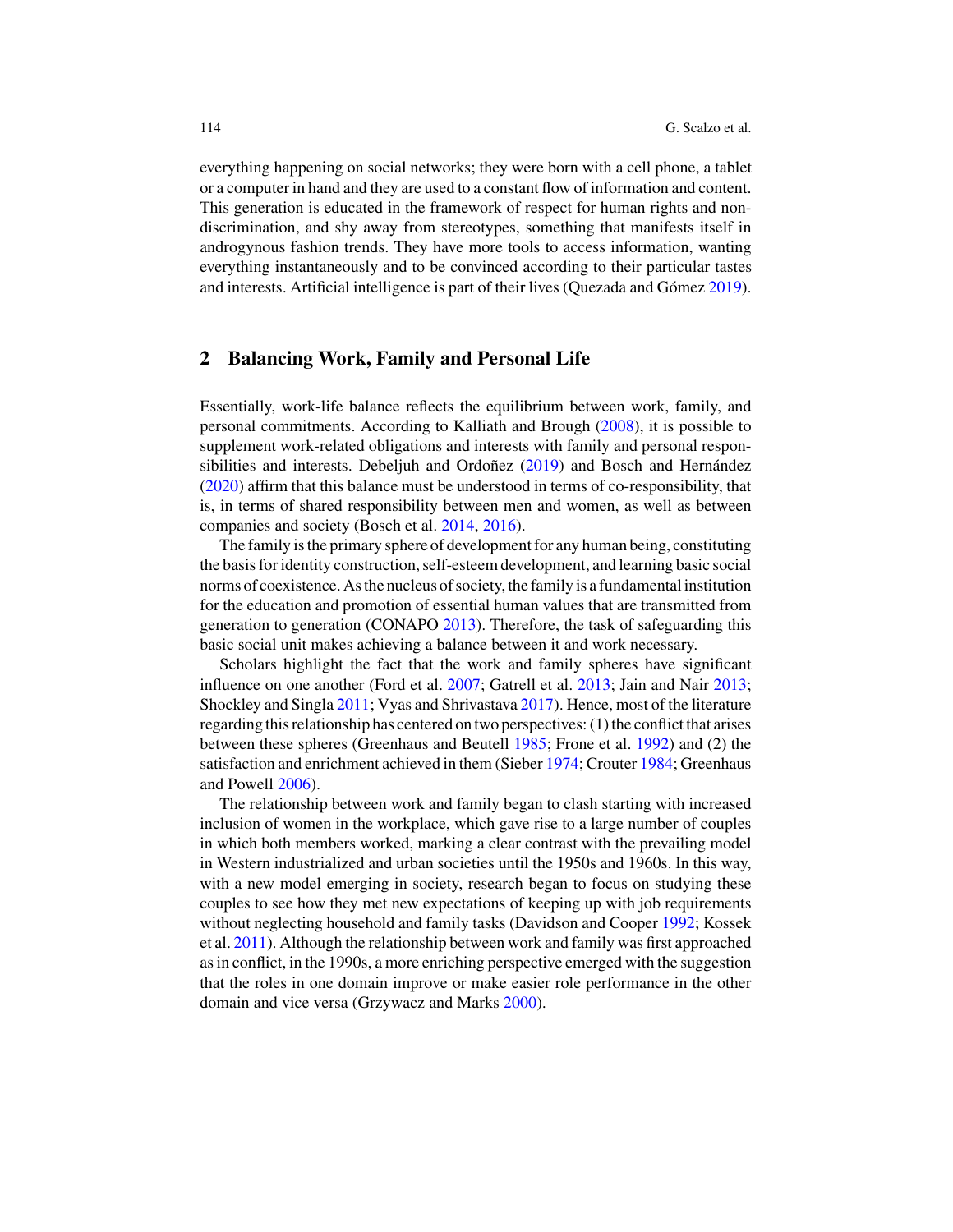This mutually enriching relationship has had an impact on companies' ability to generate a humane approach at all levels, empowering people to work productively with technology, among different generations and surrounded by diversity and creating lasting value for both the company and for society in general. Organizations have proven that, by helping their members integrate their family and work lives, they can enhance people's strengths, obtain greater results and drive higher performance (Deloitte 2020). Indeed, work, family, and personal life should enrich one another; they are fundamental, inalienable, and complementary dimensions for both men and women (Debeljuh and Reyes 2016).

## **3 Work-life Balance and Generations Y and Z in the Mexican Context**

Mexico's current family dynamics are very different from prior generations given that Mexican women have entered the labor market at higher rates. Although female participation in the market economy is the lowest of any OECD country (2015), by 2017, it increased to 38% of the economically active population, although with high rates of gender inequality within what has traditionally been a male-dominated culture (Kelan et al. 2009). According to INEGI (2017), the fertility rate has decreased from 4.84 children per woman in the 1980s to 2.2 in 2016. Not only are fewer children born, but also an increasing number tends to live without both parents. Only 56.2% of households are two-parent and 17.5% are single parent, of which 27% are femaleheaded. In this context, children are being left in the care of someone else in the home, older siblings are left in charge of younger ones, or they are growing up in daycare centers. This combination of factors makes work-life balance in Mexico a matter of utmost importance for the current and rising workforce.

Yet, according to Morales (2020), work-life balance already represented a significant challenge for the Mexican workforce before the coronavirus crisis, which has exposed its gaping deficiencies. Among the associated problems, three especially stand out. First, a high workload—in Mexico, almost 29% of employees work long hours, one of the highest rates in the OECD, where the average is 11% (OECD 2015). Second, a gender gap when it comes to care tasks both at home and work. At home, Mexican women spend 4 more hours per day than men engaged in unpaid care of others and the home. Finally, low levels of quality free time. According to the OECD Better Life Index, Mexico has one of the lowest levels of work-life balance of 40 countries analyzed, occupying position 39 in the ranking, with a rating of 1.1 on a scale of 0 to 10 (OECD 2015).

In what follows, we discuss the methodology and results of a survey that measures work-life balance perceptions and expectations among generation Y and Z Mexican students and professionals. As indicated above, understanding them is vital for current and future talent management in Mexico.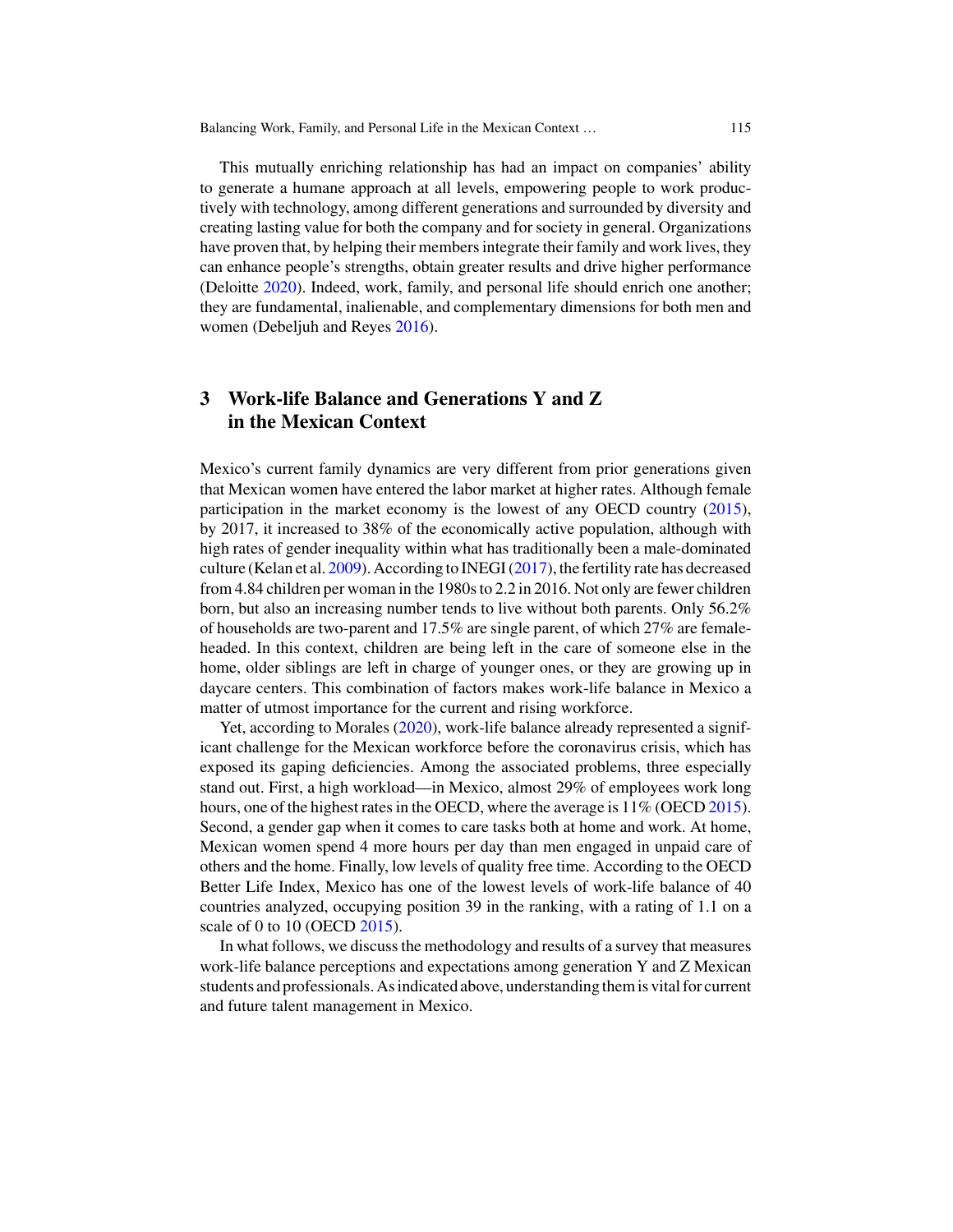## *3.1 Methods*

This research is quantitative and cross-sectional. Data was collected using a semistructured<sup>2</sup> online survey to measure research questions. The survey focuses on a representative sample of young workers in Mexico between the ages of 18 and 30. It was disseminated between July 2019 and January 2020 through a wide range of local contacts, both from academia and the business world, and through the use of social media.

The survey, hosted on the SurveyMonkey platform, consisted of 30 questions. It took respondents an average of 15 min to complete. Some questions use a 5-point Linkert scale ranging from "strongly disagree" to "strongly agree." The survey was first tested on a non-probabilistic sample in Mexico to ensure questions were well understood and that the survey was user friendly.

Statistical and machine learning techniques are used to carry out the analysis. To find the variables that best represent the data set, the Chi-square (p) analysis was applied. To carry out the analysis, a p-value is used. That is, the significance of Chisquare (p) which is a more exact measure than the Chi value itself, and therefore this data is better used to check whether the result is significant or not. Two Chi-square (p) analyzes are carried out, one with sociodemographic data and the other with the family and work environment.

## *3.2 Model and Variables*

Three constructs were used as follows:

- I. Family environment: Questions 1 to 8 and 26
- II. Work environment: Questions 9 to 15 and 27 to 30
- III. Socioeconomic and demographic: Questions 16 to 25

The variables used in the study were as follows (see also Table 2):

- 1. Family as a model
- 2. Type of work parents engage in
- 3. Perceived difficulty of parents' role balance at home
- 4. Distribution of housework and childcare among parents
- 5. Most valued aspects of life
- 6. Intention to have children
- 7. Motivations for working
- 8. Professional development
- 9. Criteria for choosing a job

<sup>&</sup>lt;sup>2</sup>The survey was developed by specialists from the CONFYE center. It has been implemented in Argentina since 2009, and has been updated to capture new realities and for application outside of Argentina. See: https://www.iae.edu.ar/es/ConocimientoEImpacto/Centros/Confye/Paginas/invest igacion.aspx#generaciones.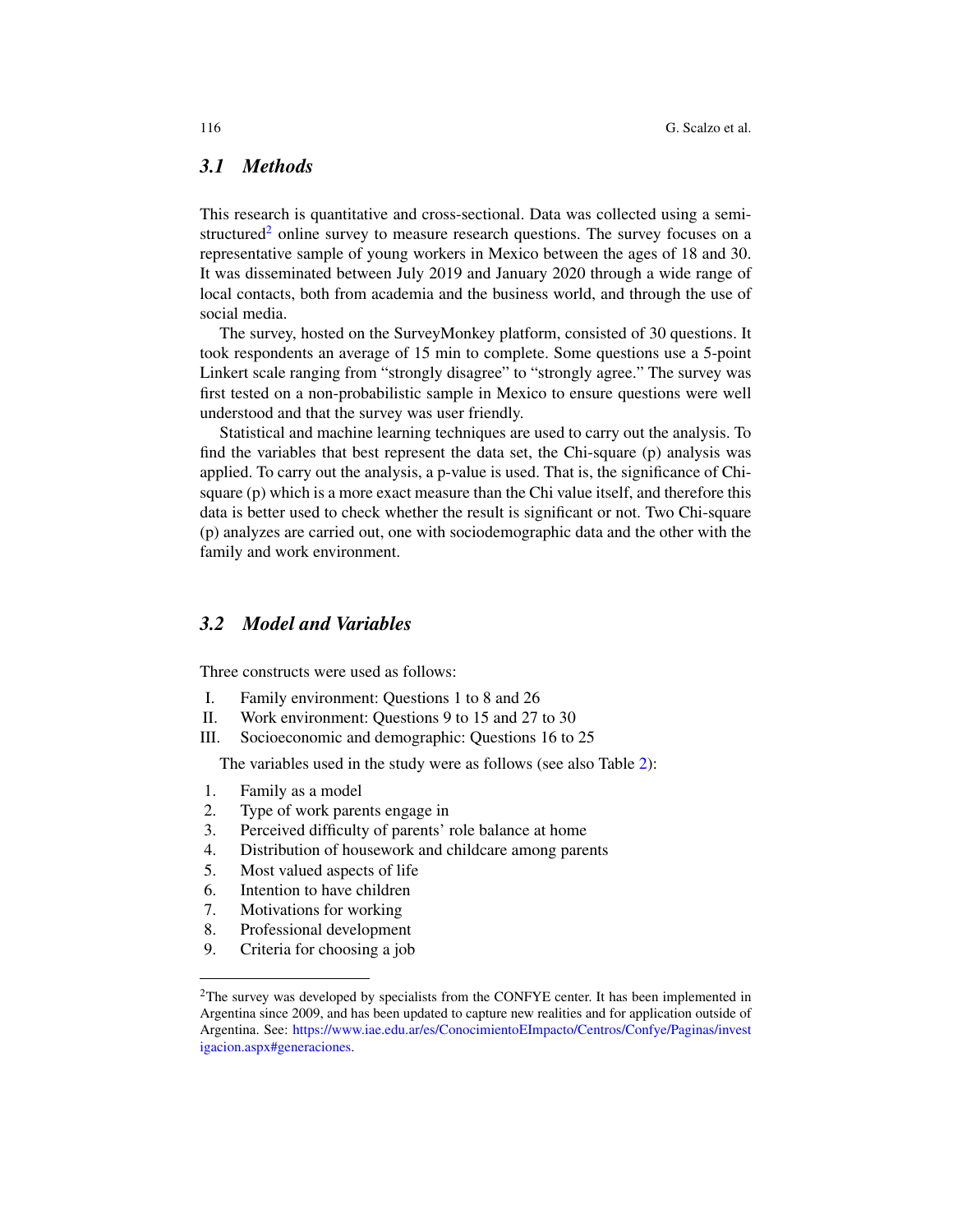|  |  | <b>Table 2</b> Work-life balance |
|--|--|----------------------------------|
|--|--|----------------------------------|

| Construct             | Variables                                                                                                                                                                                                                                                                                                                                                                                                                                                                                                                                                                                                                                                                                                                                                                                                                                                                                                                                                                                                                                            | Questions                                    |
|-----------------------|------------------------------------------------------------------------------------------------------------------------------------------------------------------------------------------------------------------------------------------------------------------------------------------------------------------------------------------------------------------------------------------------------------------------------------------------------------------------------------------------------------------------------------------------------------------------------------------------------------------------------------------------------------------------------------------------------------------------------------------------------------------------------------------------------------------------------------------------------------------------------------------------------------------------------------------------------------------------------------------------------------------------------------------------------|----------------------------------------------|
| 1. Family environment | (1) To measure the respondent's<br>family as model we used the<br>measures developed by<br>Debeljuh and Destéfano (2015)<br>(2) To measure the type of work<br>respondents' parents are<br>engaged in, we used the<br>measures developed by Conlon<br>(2002)<br>(3) To ask respondents about their<br>perception, we used the<br>question developed by Conlon<br>(2002)<br>(4) To measure this perception, the<br>alternatives proposed by                                                                                                                                                                                                                                                                                                                                                                                                                                                                                                                                                                                                           | 1, 2, 3, 4, 5, 6, 7, 8, 26                   |
| 2. Work environment   | Conlon (2002) were used<br>(5) To measure these, we used the<br>items proposed by Kleinbeck<br>and Schmidt (1990)<br>(6) To measure the intention of<br>having children, we used the<br>alternatives proposed by<br>Hernández Ruiz (2008)<br>(7) To measure motivations for<br>working, we used the measures<br>proposed by Grant (2008)<br>(8) To measure professional<br>development, or the place<br>where respondents would like<br>to work, alternatives proposed<br>by Hernández (2008) were used<br>(9) To measure the criteria for<br>choosing a job, the<br>measurements proposed by<br>Debeljuh and Destéfano (2015)<br>were used<br>(10) These measures were based on<br>the items proposed by<br>Debeljuh and Destéfano<br>$(2015)$ , as well as by Gilbert<br>et al. (1991)<br>(11) These measures were built<br>based on the items proposed<br>by Thompson et al. (1999)<br>$(12)$ To measure the intention to<br>leave the company, one item<br>from among those proposed<br>by O'Reilly et al. (1991), as<br>well as by Debeljuh and | 9, 10, 11, 12, 13, 14, 15,<br>27, 28, 29, 30 |
|                       | Destéfano (2015), was used                                                                                                                                                                                                                                                                                                                                                                                                                                                                                                                                                                                                                                                                                                                                                                                                                                                                                                                                                                                                                           | (continued)                                  |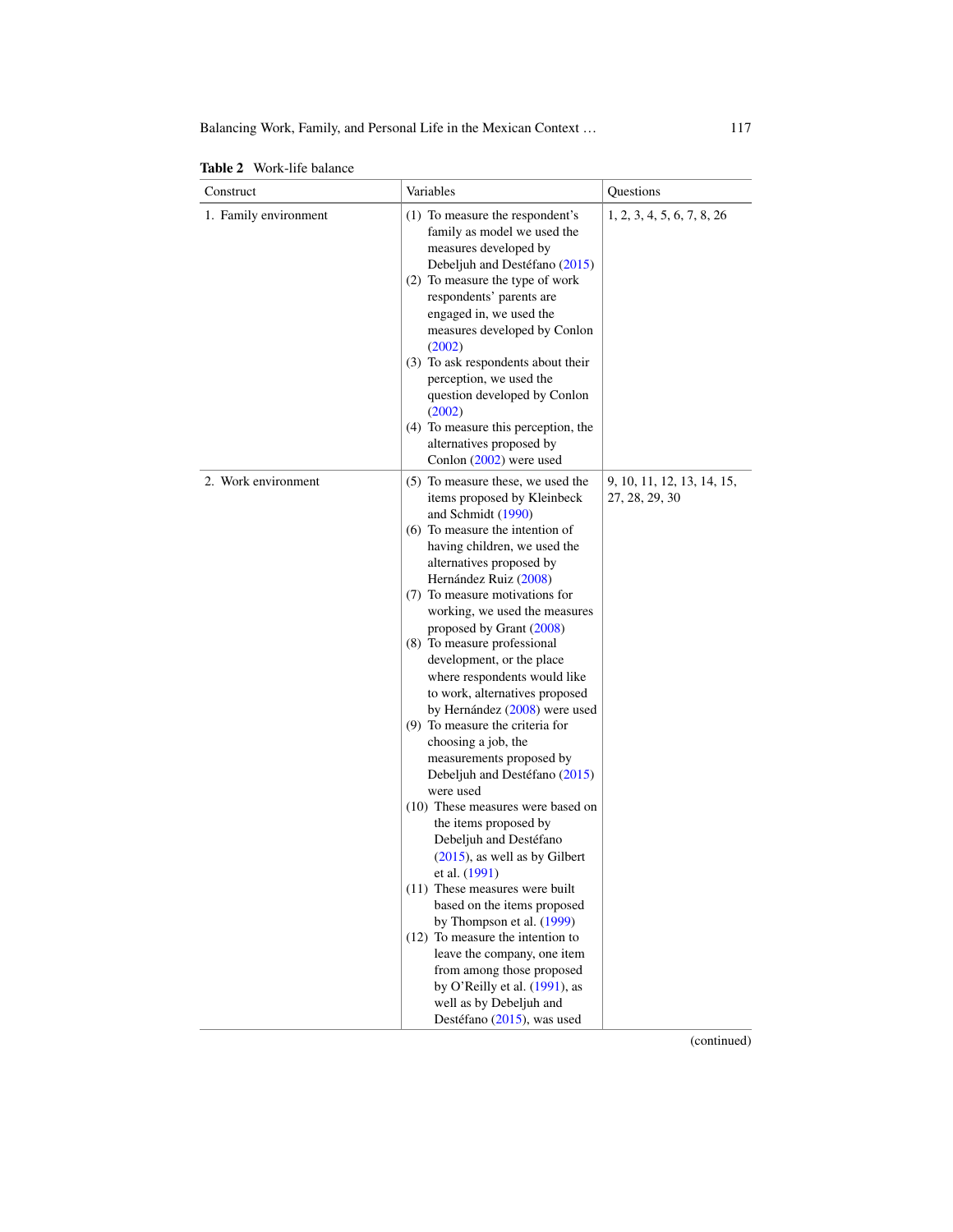| <b>Lable</b> $\boldsymbol{\mu}$ (continued)   |                                                                                                                                                                                                                                                                            |                                           |  |  |
|-----------------------------------------------|----------------------------------------------------------------------------------------------------------------------------------------------------------------------------------------------------------------------------------------------------------------------------|-------------------------------------------|--|--|
| Construct                                     | Variables                                                                                                                                                                                                                                                                  | <b>Ouestions</b>                          |  |  |
| 3. Socioeconomic and<br>demographic questions | (13) Control variables included<br>age, gender, nationality,<br>number of siblings, current<br>marital status, highest level of<br>educational attainment,<br>current job status, type of job<br>(contractual/self-employed),<br>and length of time in current<br>position | 16, 17, 18, 19, 20, 21, 22,<br>23, 24, 25 |  |  |

#### Table 2 (continued)

Source: Authors' elaboration

- 10. Perspectives on work-life balance
- 11. Family-friendly culture
- 12. Intention to leave current company
- 13. Sociodemographic control variables

## *3.3 Machine Learning Analysis*

To better understand the most relevant factors and correlations when it comes to worklife balance, machine learning analysis techniques were employed after normalizing the variables. To carry out the analysis, the p-value was used because Chi-squared (p) is a more accurate measure of significance than the Chi value itself.

In this case the hypotheses are:

Ho: Variables are independent of each other. H1: Variables are not independent of each other.

- If  $p < 0.05$  the result is significant, that is, it rejects the null hypothesis of independence. We, therefore, conclude that the variables in question are dependent, i.e., there is a relationship between them. There is less than a 5% probability that the null hypothesis is true in our sample.
- If  $p > 0.05$  the result is not significant, that is, we accept the null hypothesis of independence and therefore we conclude that the variables in questions are independent and have no relationship. This means that there is more than a 5% probability that the null hypothesis is true in our sample, which we consider sufficient to accept.

The value 0.05 was established in accordance with a 95% confidence level. In this way, dependency between the variables indicates whether there is a relationship between them. The first analysis was carried out with all the variables; the most relevant dependent variable, as seen in the variable 1 column below, is age, followed by gender (Table A1). For the second analysis, and upon analyzing the different variables, the evidence shows that there is a significant relationship between family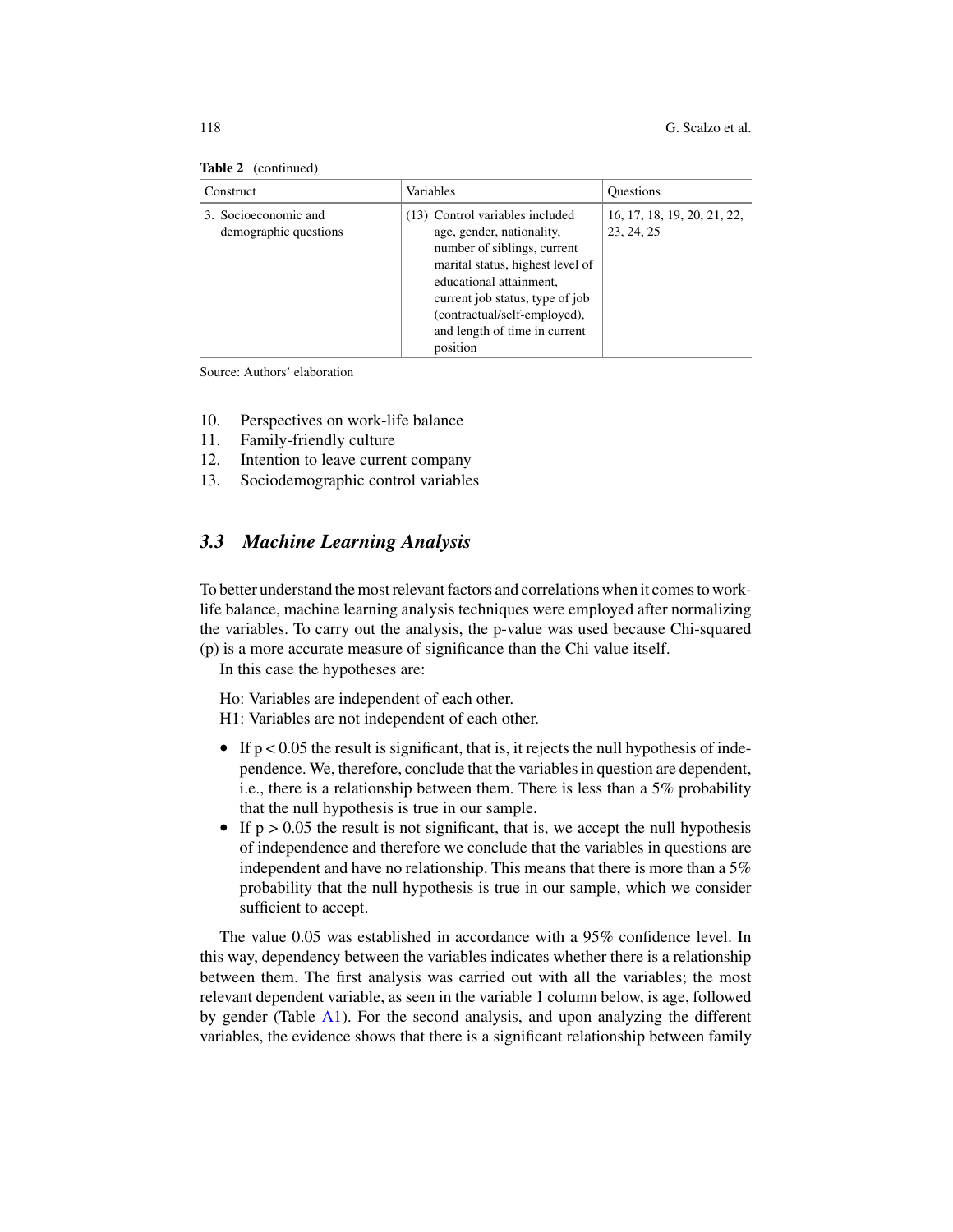and work environments. The most relevant variables are related to respondents' vision of work-life balance in which they expect employers to respect work within an assigned schedule, flexibility, and their personal and family life, in addition to fomenting a good work environment (Table A2).

To find the variables that best represent the dataset, Principal Component Analysis (PCA) was applied. The PCA is used to identify a small number of uncorrelated variables, called "core components", from a large set of data. The goal of core component analysis is to explain the maximum amount of variance with the fewest major components that are easier to interpret and analyze than the total initial variables. The PCA was performed, after normalization of the variables, for the personal, family, and work-life expectations data set. The next step was to generate clusters based on the Machine Learning clustering technique, by grouping individuals together according to their similarities. We identified three clusters  $(C1, C2, C3)$  and the features that stand out per cluster are Family, Marriage/Couple, Schooling, Friends, Work, Free time, Religion, and Volunteering (Table A3).

## **4 Results and Discussion**

#### *Sociodemographic Variables*

388 people, mostly from Mexico City and the State of Mexico (91.2% of the sample), responded to the survey. 43.3% of respondents were men and 56.7% were women. 37.3% were part of generation Z, 45% were Millennials, and 7.7% were from Generation X. 71.1% of respondents were studying for a university degree. Of the total surveyed, only 15.1% were married or with a stable partner and only 4% of respondents had children. The rest of the participants were single (with or without a significant other). These data points were chosen because they most impacted perceptions of work-life balance (see Table 3).

### *Family Context*

Results point to the fact that family serves as an important model. And indeed, the home is where one learns the difference between selfishness and cooperation, where one discovers what a good person is and grows in confidence, where one learns to relate to people and get one's point of view across while respecting those of others, all of which facilitates the ability to work with people in the future (Bosch et al. 2016; Kim and De las Heras 2012). Thus, the ability to successfully combine work, family commitments, and personal life is important for the well-being of all family members; however, according to the OECD (2020), finding the right balance between work and daily life is a challenge that all workers face, especially parents.

One's upbringing and satisfaction with it influence future decisions regarding work, family, and personal life balance, including what one perceives in the home in terms of parents' work and household chore and care management. This is evidenced in the survey data, where more than 50% of the respondents said that they sought support and advice from their parents when faced with a situation characterized by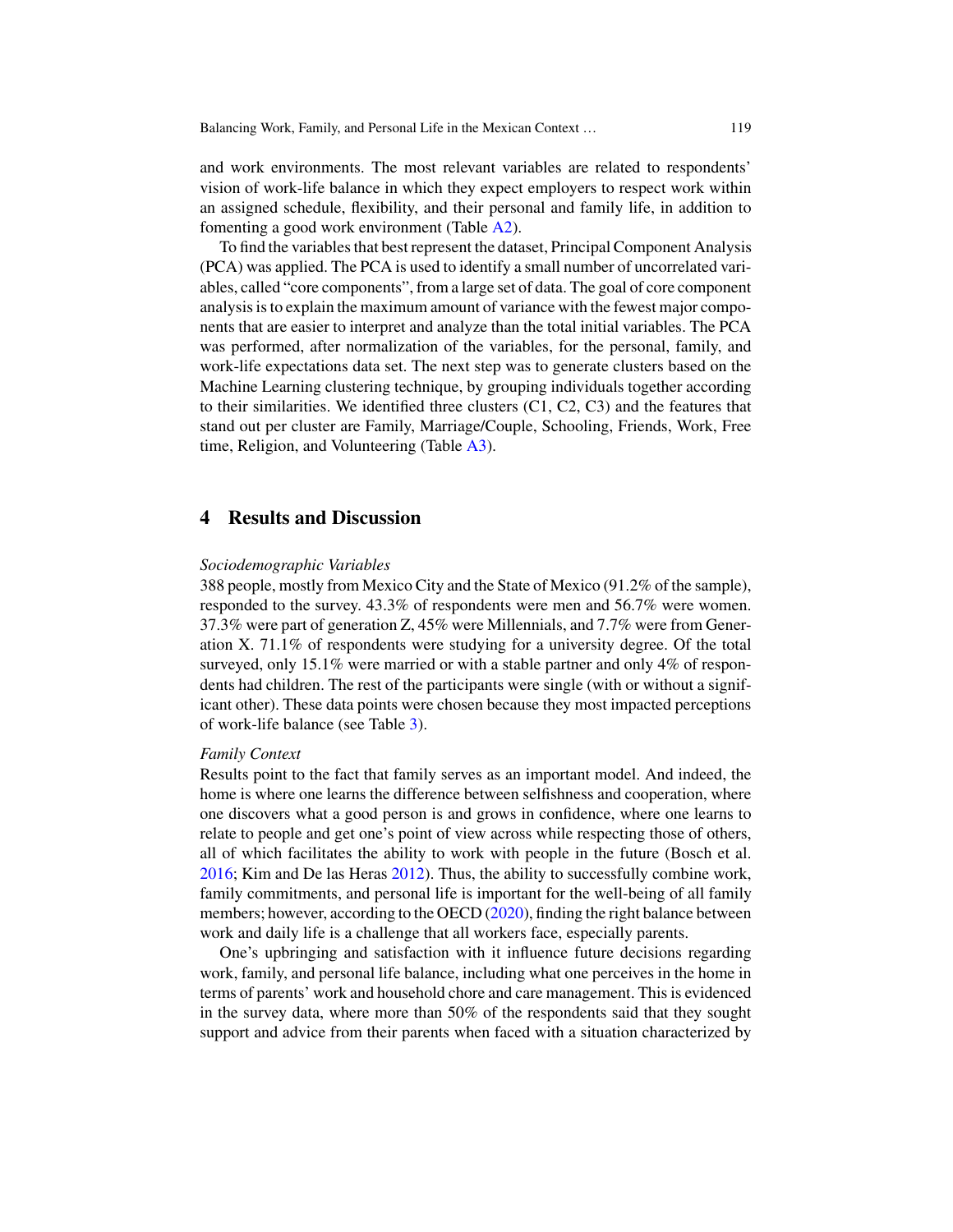| Gender                               |                |       |  |  |
|--------------------------------------|----------------|-------|--|--|
| Feminine                             | 220            | 56.7% |  |  |
| Masculine                            | 168            | 43.3% |  |  |
| Generations                          |                |       |  |  |
| Generation X                         | 30             | 7.7%  |  |  |
| Generation Y- Millennial             | 175            | 45%   |  |  |
| Generation Z                         | 145            | 37.3% |  |  |
| Marital status                       |                |       |  |  |
| Married                              | 17             | 4.4%  |  |  |
| Divorced                             | 1              | 0.3%  |  |  |
| Coupled (long-term relationship)     | 42             | 10.8% |  |  |
| Single (with a significant other)    | 114            | 29.4% |  |  |
| Single (without a significant other) | 214            | 55.1% |  |  |
| Family - Children                    |                |       |  |  |
| With children                        | 16             | $4\%$ |  |  |
| Without children                     | 372            | 96%   |  |  |
| <b>Educational level</b>             |                |       |  |  |
| Currently in college                 | 276            | 71.1% |  |  |
| College complete                     | 61             | 15.7% |  |  |
| Postgraduate                         | 49             | 12.7% |  |  |
| High school                          | $\overline{c}$ | 0.5%  |  |  |
| <b>Employment status</b>             |                |       |  |  |
| Employed                             | 275            | 71%   |  |  |
| Not employed                         | 113            | 29%   |  |  |
| Housing situation                    |                |       |  |  |
| Live with parents                    | 261            | 67%   |  |  |
| Live apart from parents              | 124            | 33%   |  |  |
| Total                                | 388            | 100%  |  |  |
|                                      |                |       |  |  |

Table 3 Respondent profil

Source: Authors' elaboration

conflict. The results show that these younger generations find highly relevant and value the family first, followed by study, and then friends/work.

Regarding their parents' work situations during their childhood and adolescence, most of the respondents' fathers were employed full time, while only 42% of their mothers were. 49% of respondents stated that their mothers took on the majority of household responsibilities, 23% stated that their parents shared the responsibility equitably, and only 2% claimed that their fathers assumed full responsibility. Regarding the level of difficulty that parents had in combining their work and family roles when they were children, both male and female respondents perceived that both their fathers and mothers found it difficult to balance work and family. This is also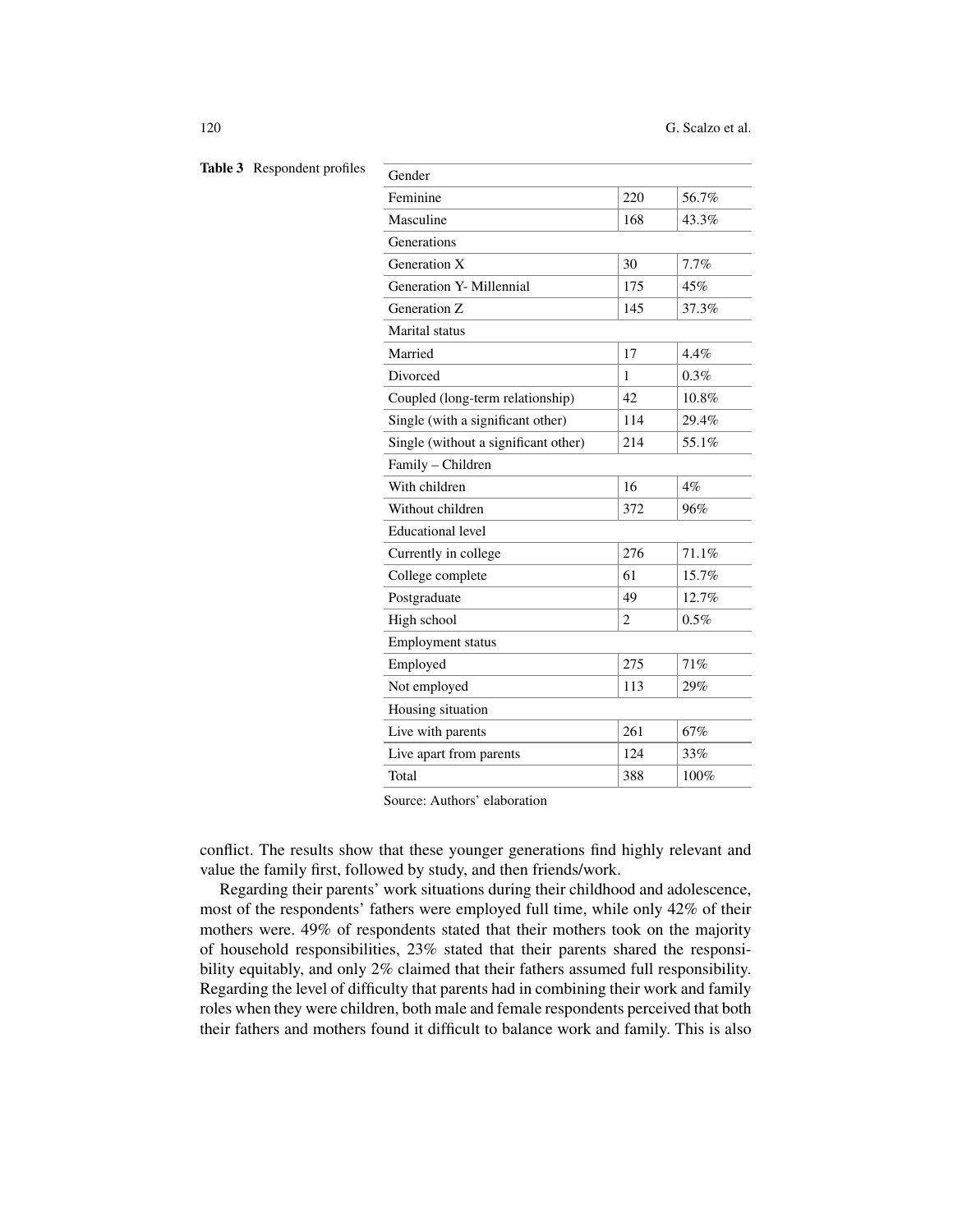reflected in the fact that families were reported to have lower levels of labor division at home between parents.

The respondents indicate that they learned how to solve problems from their parents, who support their decision-making outside of the home. In addition, faced with conflict, they seek the support and advice of their parents, however, when projecting into the future, 30% of those surveyed reject the model their parents provided them with. They see themselves as part of dual-income families in the future, are interested in supporting their partner's professional development, and are willing to make their careers more flexible to care for children or dependent elderly adults. Both women and men seek to take an active role in their own homes and care about having a social life apart from work.

#### *Work Environment*

Only 15% of respondents state that they have flexibility in their job, the remaining 44% work full time, and 41% work part-time. In terms of motivations for working, women ranked "doing good for others through work" (transcendent motivation) as their main motivation, unlike men who ranked "I enjoy working" (extrinsic motivation) first and "earning money" (extrinsic motivation) second. In the case of women, intrinsic motivation comes after transcendent motivation and before extrinsic motivation. Analyzing the responses of those who currently work, 49% of respondents state that they are very satisfied (they do not plan to change jobs), 35% are undecided and 16% openly state that they want to change jobs.

#### *Work-Related Expectations and Balance*

The aspects that these young people value most in their personal lives are reflected in their job expectations; they seek to work at and appreciate organizations/companies with the following characteristics:

- Support employees' quality of life
- Have policies geared toward work-family balance with corresponding leadership and culture
- Large companies or can freelance/have their own personal project
- Offer flexible work environments (with home office and other balance-related policies)
- Respect hours after work and weekends as personal/family time

Regarding leadership management (analyzing responses from those who currently work), we observed the following:

- 49% of these young people believe that their companies' organizational culture respects their generations' work and lifestyles.
- 65% of female respondents, and 59% of male respondents, believe that their leaders are willing to listen to their work and/or personal issues, conveying closeness, support, and giving continuous feedback.
- Both male and female respondents coincided in their belief that male leaders are more proactive in noticing improvement, communicating it, and making decisions.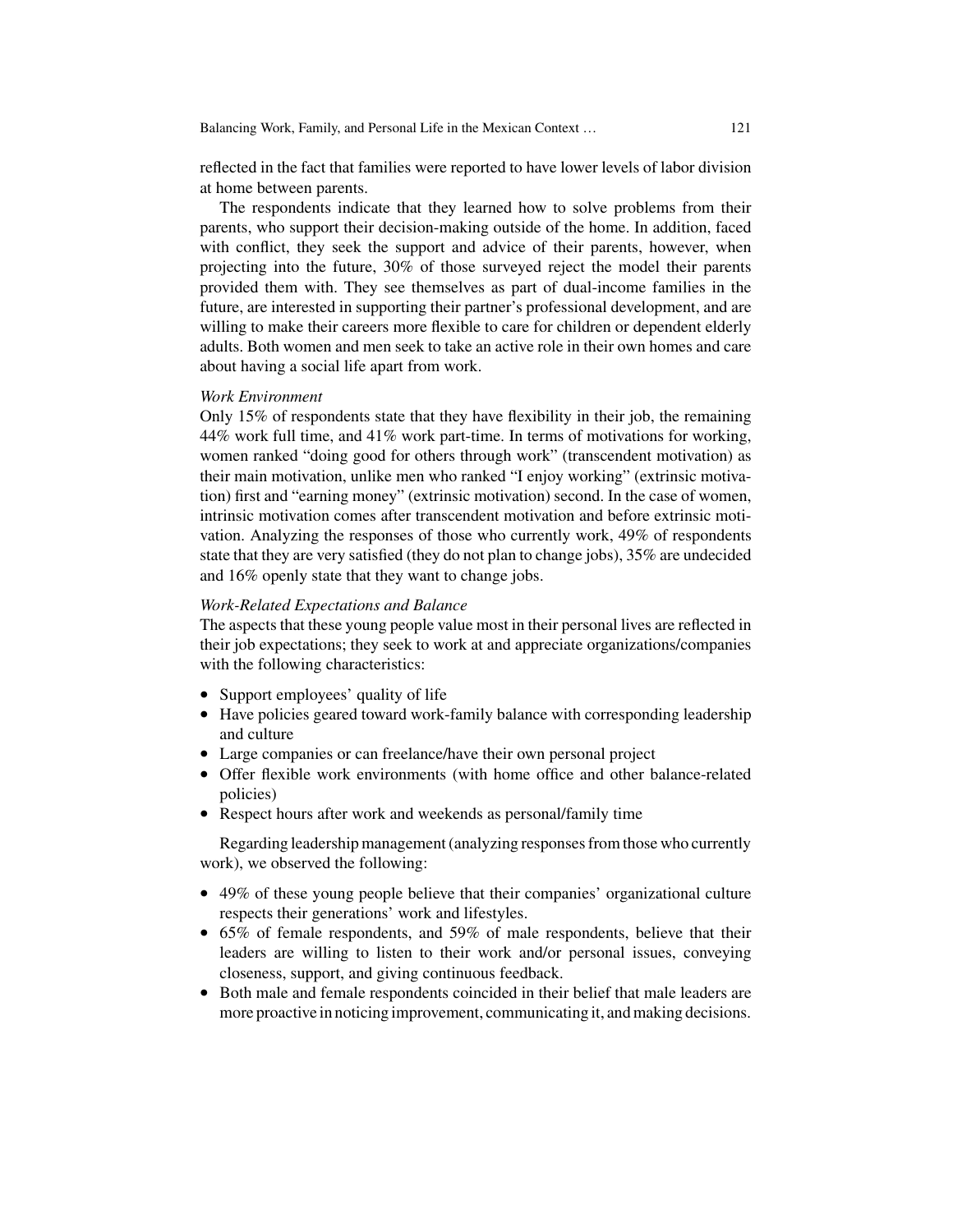## **5 Conclusion**

Mexico has a huge and continuously growing market, making understanding the workforce's expectations essential for managing it more effectively. Family-oriented culture is very much a salient feature in Mexico, influencing expectations of a better balance between work and family life for young workers. This cultural and generational predisposition towards the ends of work is reflected in employment decisions. A family-oriented culture affects perceptions of work-family balance since expectations around care remain high, leading to high conflict in double-income households. Although young Mexicans, both men and women, have similar reasons for working, women still find it more difficult to achieve work-life balance and respond more favorably to balance-focused policies.

Given the diversity among generations, Mexican companies should focus on generating changes in the workplace that allow for them to interact, making that diversity a competitive advantage. This is especially true since, due to increased average life span in Latin American populations, young workers (generations Y and Z) will soon have greater intergenerational and parental care obligations.

As a future avenue for research, these new generations face two particularly great challenges posed by the informal economy and intergenerational solidarity. Mexico's economically active population continues to operate with a large number of participants in the informal labor sector (Biles 2008). Added to problems of poverty and inequality, this has enormous implications for taxes, social security, retirement, access to credit, and stability. The informal labor sector values balance as much as the formal labor sector, and therefore efforts must be made to discourage informal labor agreements. Increased trust in the formal sector will have an impact on new generations' obligations and tax burdens, and companies will have to start preparing for the demands that their current and future employees will face.

Because of the pandemic, companies and workers all over the globe switched to remote work to contain the transmission of COVID-19, which has unexpectedly served as a massive and unplanned pilot program for new ways of working that support work-family balance. Remote virtual meetings have become the norm in 2020, and economic activity has increased on a variety of digital platforms. As restrictions are lifted, we still do not know how the "new normal" will shape the organization of work or what the future will look like, but we can be sure that the desire for work-life balance that the youngest generations of workers express, combined with the remote-work social experiment brought on by the pandemic, will lead the way.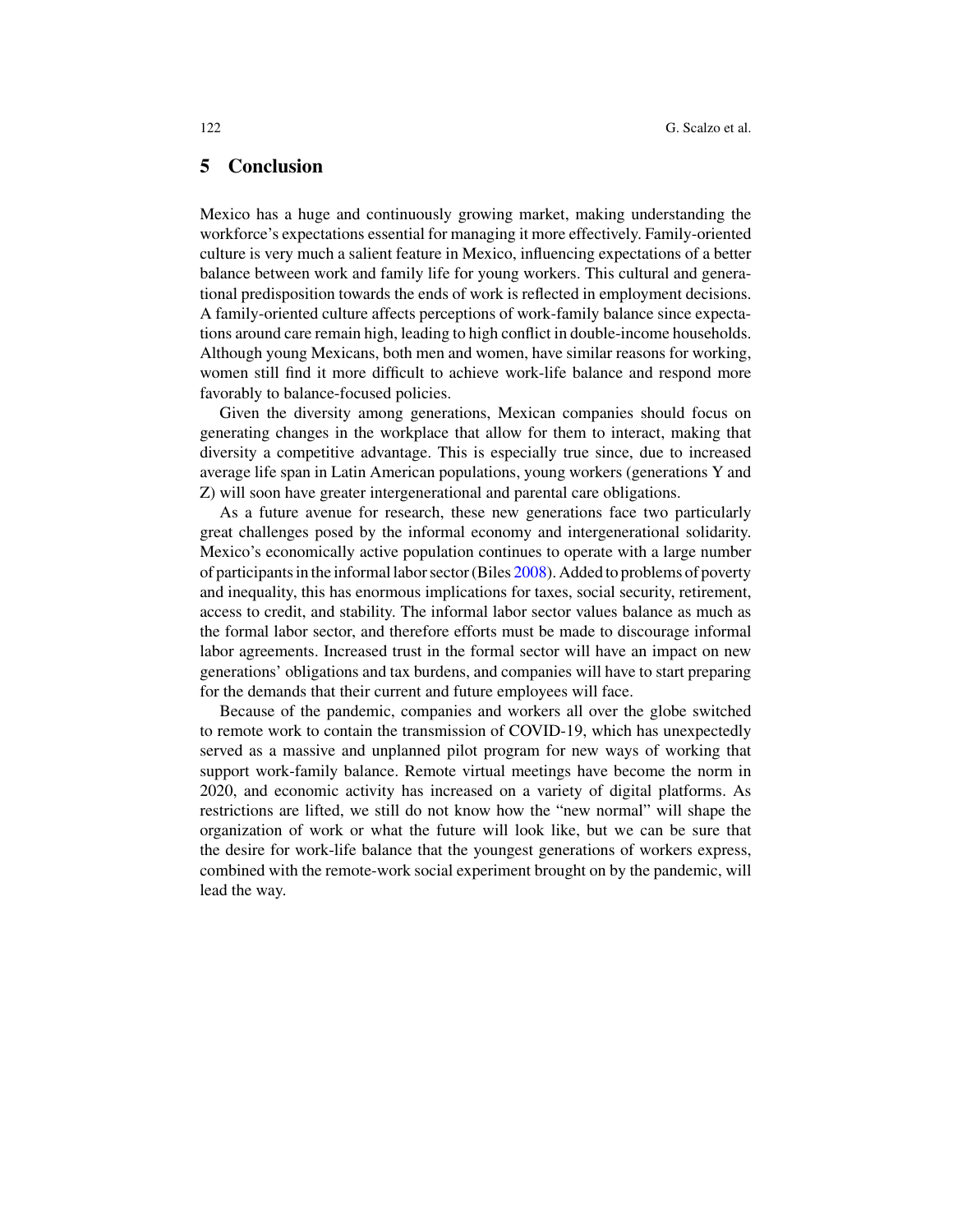## **Appendix: Machine Learning Analysis**

|     | Variable | Associated variable         | Chi squared | p value      | Association                  |
|-----|----------|-----------------------------|-------------|--------------|------------------------------|
| 1.  | Age      | Identify $\_\alpha$         | 22.17       | 0.036        | Dependency between variables |
| 2.  | Age      | Identify _d                 | 37.4        | $\Omega$     | Dependency between variables |
| 3.  | Age      | Imp_life_b                  | 30.45       | 0.002        | Dependency between variables |
| 4.  | Age      | Frequency _Leave _Work      | 197.04      | $\mathbf{0}$ | Dependency between variables |
| 5.  | Age      | Work sector                 | 215.7       | $\Omega$     | Dependency between variables |
| 6.  | Age      | Seniority_work              | 248.75      | $\Omega$     | Dependency between variables |
| 7.  | Age      | Homework_organization       | 45.97       | $\Omega$     | Dependency between variables |
| 8.  | Age      | $S_D$                       | 22.01       | $\mathbf{0}$ | Dependency between variables |
| 9.  | Age      | couple_work                 | 113.15      | $\mathbf{0}$ | Dependency between variables |
| 10. | Age      | Civil status                | 91.73       | $\Omega$     | Dependency between variables |
| 11. | Age      | Level studies               | 244.78      | $\Omega$     | Dependency between variables |
| 12. | Gender   | Gender leader               | 10.56       | 0.005        | Dependency between variables |
| 13. | Gender   | Work_motivation_agreement_7 | 11.96       | 0.018        | Dependency between variables |
| 14. | Gender   | Work_motivation_agreement_4 | 13.11       | 0.011        | Dependency between variables |
| 15. | Gender   | Work_motivation_agreement_2 | 10.61       | 0.031        | Dependency between variables |
| 16. | Gender   | Work_motivation_agreement_1 | 10.37       | 0.035        | Dependency between variables |

**Table A1** Dependence between variables: work-life balance factor

Source: Authors' elaboration.

| $\#$ | Variable                              | Associated variable                 | Chi squared | p value      | Association                     |
|------|---------------------------------------|-------------------------------------|-------------|--------------|---------------------------------|
| 1.   | Vision_wlk_5                          | World_Agreement_Work 2              | 139.01      | $\mathbf{0}$ | Dependency between<br>variables |
| 2.   | Vision_wlk_5                          | World_Agreement_Work _3             | 130.04      | $\Omega$     | Dependency between<br>variables |
| 3.   | Vision wf 10                          | World_Agreement_Work _3             | 123.22      | $\Omega$     | Dependency between<br>variables |
| 4.   | Vision_wlk_5                          | World_Agreement_Work_1              | 111.57      | $\mathbf{0}$ | Dependency between<br>variables |
| 5.   | World_Agreement_Work<br>$\mathbf{-1}$ | Vision_wlk _5                       | 111.57      | $\Omega$     | Dependency between<br>variables |
| 6.   | Future work 1                         | W criterion 1                       | 107.85      | $\Omega$     | Dependency between<br>variables |
| 7.   | Imp_life_a                            | Vision_wlk_8                        | 103.71      | $\mathbf{0}$ | Dependency between<br>variables |
| 8.   | Vision_wlk $\_10$                     | Work_motivation<br>$a$ greement $2$ | 100.41      | $\theta$     | Dependency between<br>variables |
| 9.   | World_Agreement_Work<br>$-5$          | Work motivation 4                   | 98.29       | $\mathbf{0}$ | Dependency between<br>variables |

**Table A2** Dependence between family and work environment-related variables

(continued)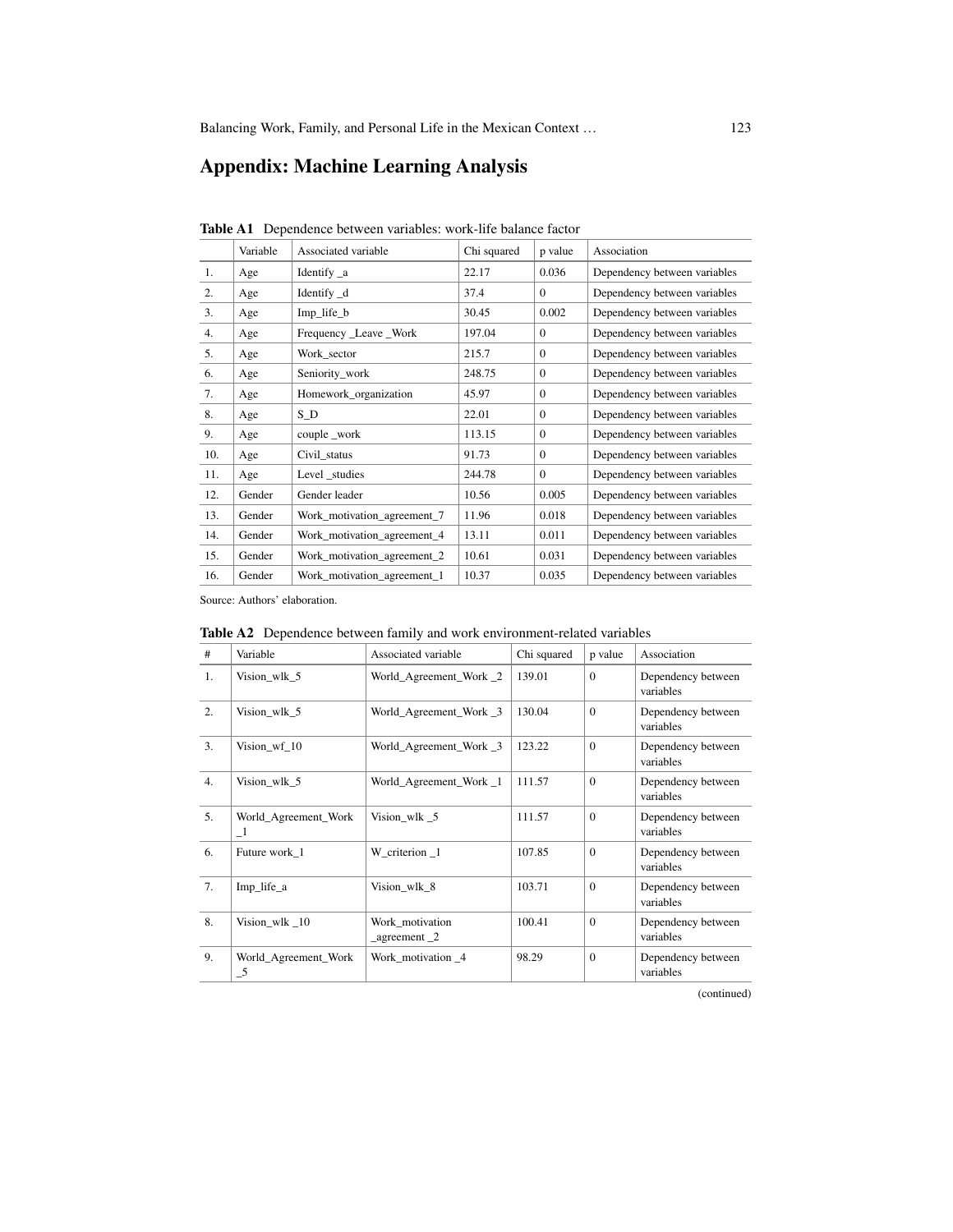|     | <b>Table A2</b> (continued)          |                         |             |                  |                                 |
|-----|--------------------------------------|-------------------------|-------------|------------------|---------------------------------|
| #   | Variable                             | Associated variable     | Chi squared | p value          | Association                     |
| 10. | Imp_life_a                           | Vision_wlk_7            | 90.01       | $\Omega$         | Dependency between<br>variables |
| 11. | Iden_b                               | Imp_life_c              | 88.04       | $\overline{0}$   | Dependency between<br>variables |
| 12. | Leadership management<br>agreement_2 | Work_motivation_4       | 80.24       | $\mathbf{0}$     | Dependency between<br>variables |
| 13. | Identify_b                           | Imp_life_a              | 74.23       | $\mathbf{0}$     | Dependency between<br>variables |
| 14. | Identify_c                           | Imp_life_a              | 74.23       | $\overline{0}$   | Dependency between<br>variables |
| 15. | Imp_life_a                           | World_Agreement_Work _5 | 70.25       | $\overline{0}$   | Dependency between<br>variables |
| 16. | Vision_wlk_10                        | Work_motivation _8      | 67.29       | $\boldsymbol{0}$ | Dependency between<br>variables |
| 17. | Future work_1                        | Work_motivation _3      | 63.45       | $\boldsymbol{0}$ | Dependency between<br>variables |
| 18. | Identify_b                           | Vision_wlk_8            | 60.25       | $\boldsymbol{0}$ | Dependency between<br>variables |
| 19. | Identify_b                           | Imp_life_e              | 59.46       | $\overline{0}$   | Dependency between<br>variables |
| 20. | Imp_life_a                           | Work_motivation_4       | 59.26       | $\mathbf{0}$     | Dependency between<br>variables |
| 21. | Imp_life_a                           | Vision_wlk_2            | 56.84       | $\boldsymbol{0}$ | Dependency between<br>variables |
| 22. | $Iden_c$                             | Vision_wlk_1            | 54.18       | $\boldsymbol{0}$ | Dependency between<br>variables |
| 23. | Imp_life_a                           | Vision_wlk_1            | 53.46       | $\overline{0}$   | Dependency between<br>variables |
| 24. | Imp_life_a                           | World_Agreement_Work_3  | 53.09       | $\overline{0}$   | Dependency between<br>variables |
| 25. | $Iden_c$                             | $Imp_{life\_c}$         | 50.49       | $\boldsymbol{0}$ | Dependency between<br>variables |
| 26. | Iden_d                               | Vision_wlk_3            | 47.7        | $\mathbf{0}$     | Dependency between<br>variables |
| 27. | Iden_b                               | Vision_wlk_1            | 46.27       | $\boldsymbol{0}$ | Dependency between<br>variables |
| 28. | Iden_b                               | Imp_life_d              | 44.82       | $\mathbf{0}$     | Dependency between<br>variables |
| 29. | Iden_d                               | Vision_wlk_6            | 43.74       | $\boldsymbol{0}$ | Dependency between<br>variables |

| Table A2 | (continued) |
|----------|-------------|
|          |             |

Source: Authors' elaboration.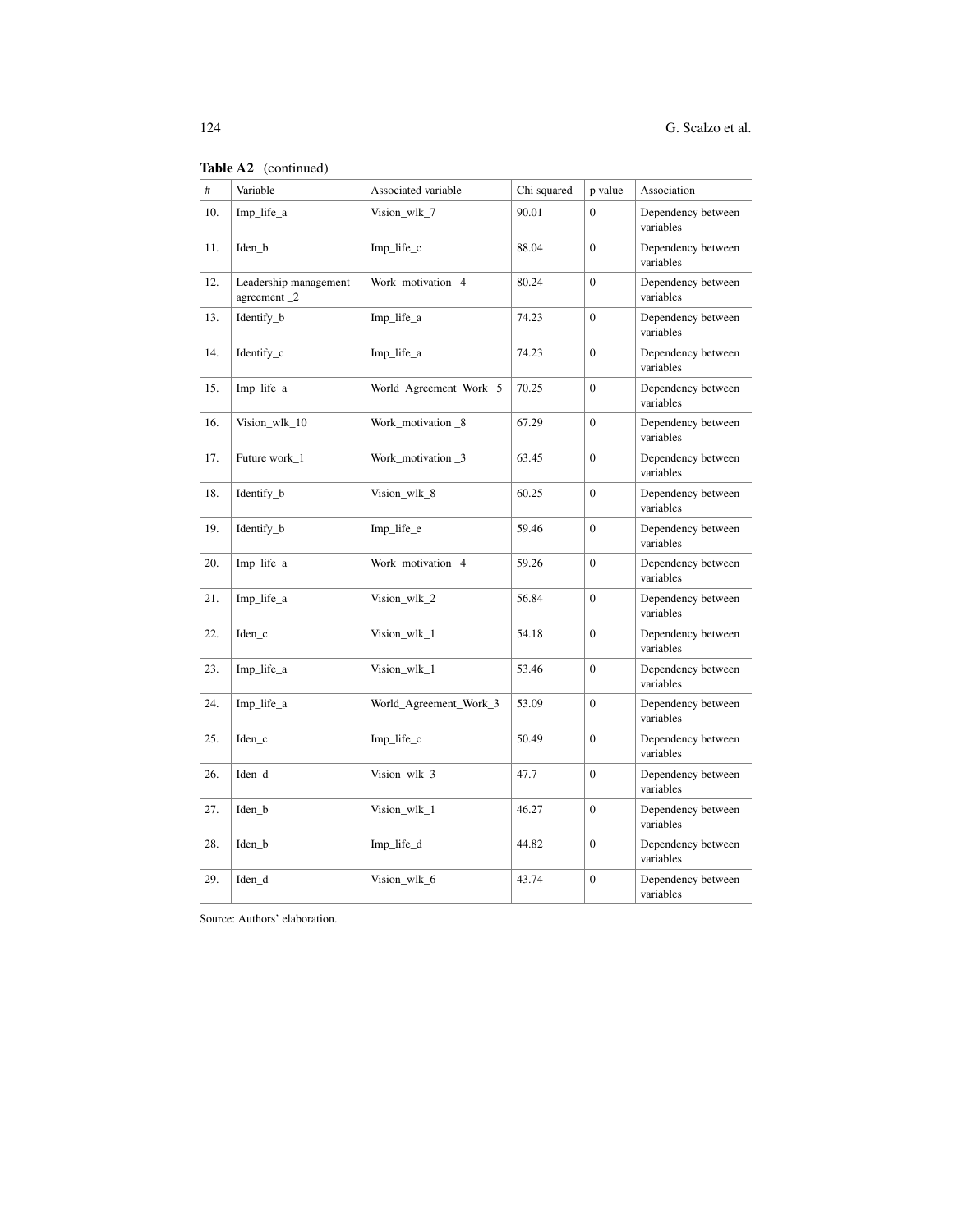| Variable                           | Importance |                |                |              |                          |  |  |
|------------------------------------|------------|----------------|----------------|--------------|--------------------------|--|--|
| Family                             |            |                |                |              |                          |  |  |
| Cluster                            | Important  | Very important | Not important  | Neutral      | Less important           |  |  |
| C1                                 | 21         | 83             | 1              | 7            | $\mathfrak{2}$           |  |  |
| C <sub>2</sub>                     | 18         | 128            |                | $\mathbf{2}$ |                          |  |  |
| C <sub>3</sub>                     | 17         | 104            | $\mathbf{1}$   | 5            |                          |  |  |
| Marriage/couple                    |            |                |                |              |                          |  |  |
| Cluster                            | Important  | Very important | Not important  | Neutral      | Less important           |  |  |
| C <sub>1</sub>                     | 29         | 54             | 4              | 24           | 3                        |  |  |
| C <sub>2</sub>                     | 52         | 70             | $\overline{2}$ | 20           | $\overline{\mathcal{L}}$ |  |  |
| C <sub>3</sub>                     | 36         | 71             | 3              | 14           | 3                        |  |  |
| Schooling                          |            |                |                |              |                          |  |  |
| Cluster                            | Important  | Very important | Not important  | Neutral      | Less important           |  |  |
| C1                                 | 35         | 66             |                | 12           | 1                        |  |  |
| C <sub>2</sub>                     | 45         | 98             | 1              | 3            | $\mathbf{1}$             |  |  |
| C <sub>3</sub>                     | 45         | 76             |                | 5            | $\mathbf{1}$             |  |  |
| Friends                            |            |                |                |              |                          |  |  |
| Cluster                            | Important  | Very important | Not important  | Neutral      | Less important           |  |  |
| C1                                 | 48         | 54             | $\mathbf{1}$   | 10           | $\mathbf{1}$             |  |  |
| C <sub>2</sub>                     | 56         | 80             |                | 11           | $\mathbf{1}$             |  |  |
| C <sub>3</sub>                     | 54         | 59             |                | 11           | 3                        |  |  |
| Work                               |            |                |                |              |                          |  |  |
| Cluster                            | Important  | Very important | Not important  | Neutral      | Less important           |  |  |
| C1                                 | 57         | 46             |                | 11           |                          |  |  |
| C <sub>2</sub>                     | 66         | 69             | $\overline{2}$ | 9            | $\boldsymbol{2}$         |  |  |
| C <sub>3</sub>                     | 61         | 52             |                | 13           | $\mathbf{1}$             |  |  |
| Free time                          |            |                |                |              |                          |  |  |
| Cluster                            | Important  | Very important | Not important  | Neutral      | Less important           |  |  |
| C1                                 | 56         | 49             |                | 8            | $\mathbf{1}$             |  |  |
| C <sub>2</sub>                     | 62         | 69             | 1              | 13           | 3                        |  |  |
| C <sub>3</sub>                     | 44         | 58             | $\mathbf{1}$   | 22           | $\mathbf{2}$             |  |  |
| Religion                           |            |                |                |              |                          |  |  |
| Cluster                            | Important  | Very important | Not important  | Neutral      | Less important           |  |  |
| C <sub>1</sub>                     | 26         | 24             | 18             | 34           | 12                       |  |  |
| C <sub>2</sub>                     | 36         | 25             | 13             | 46           | 28                       |  |  |
| C <sub>3</sub>                     | 26         | 29             | 23             | 30           | 19                       |  |  |
| Solidarity activities/volunteering |            |                |                |              |                          |  |  |
| Cluster                            | Important  | Very important | Not important  | Neutral      | Less important           |  |  |
| C1                                 | 33         | 24             | $\tau$         | 40           | 10                       |  |  |
| C <sub>2</sub>                     | 53         | 23             | $\overline{4}$ | $52\,$       | 16                       |  |  |
| C <sub>3</sub>                     | 38         | 17             | $\overline{4}$ | 50           | 18                       |  |  |

**Table A3** Most important variables in clusters

Source: Authors' elaboration.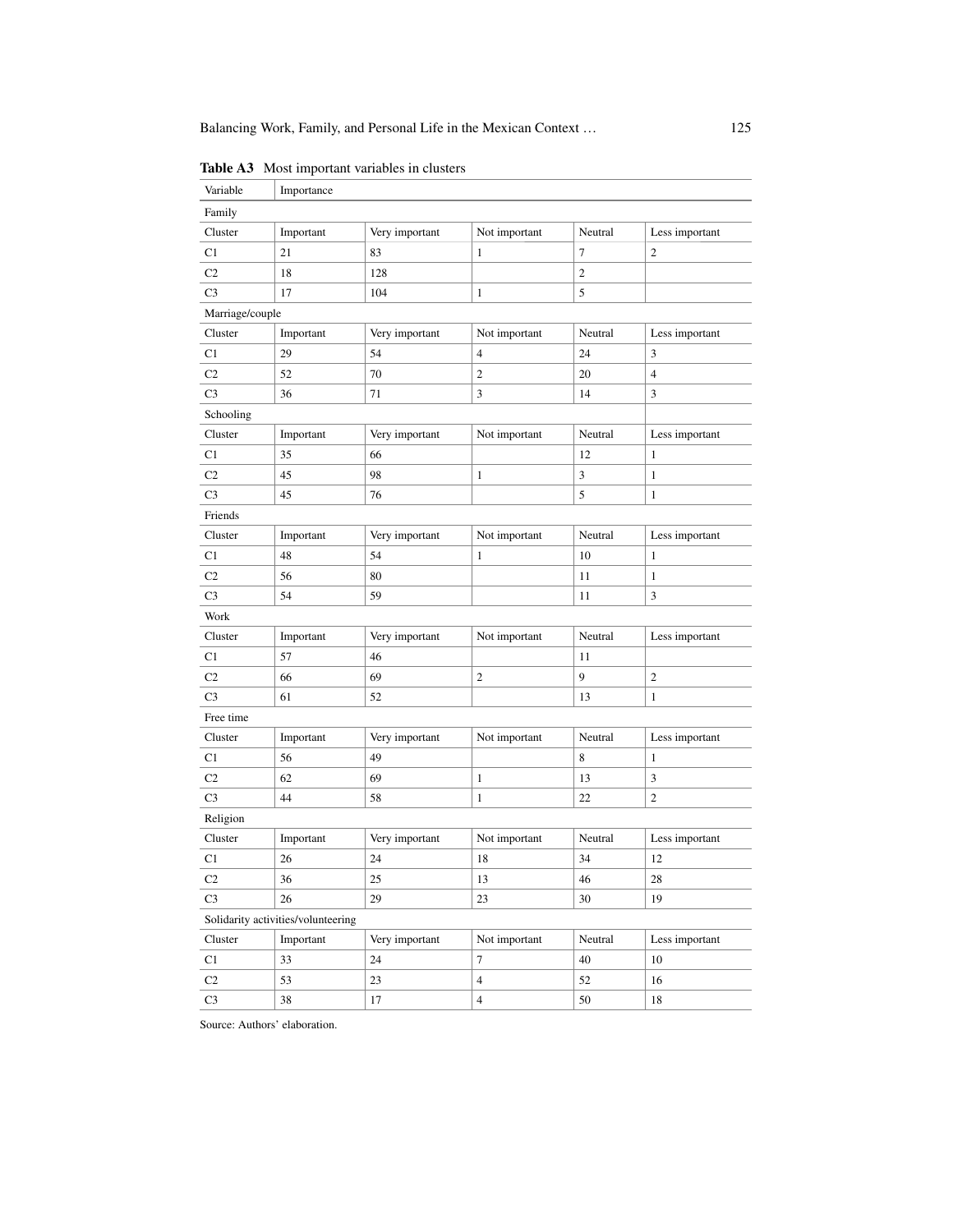## **References**

- Allen TD, Johnson RC, Kiburz KM, Shockley KM (2013) Work–family conflict and flexible work arrangements: deconstructing flexibility. Pers Psychol 66:345–376
- Barak MEM (2013). Managing diversity: toward a globally inclusive workplace. Sage
- Barnett RC, Marshall NL, Sayer A (1992) Positive-spillover effects from job to home: a closer look. Women Health 19:13–41
- Bencsik A, Juhász T, Horváth-Csikós G (2016) Y and Z generations at workplaces. J Compet 6(3):90–106. https://doi.org/10.7441/joc.2016.03.06
- Bittner Z, Kehl D, Szűcs K (2013) Tudománykommunikáció a Z generációnak, Pécsi Tudományegyetem, Pécs, Készült a TÁMOP-4.2.3-12/1/KONV-2012-0016 Tudománykommunikáció a Z generációnak roject keretében
- Biles J (2008) Informal work and livelihoods in Mexico: getting by or getting ahead? Prof Geogr 60(4):541–555. https://doi.org/10.1080/00330120802288743
- Bosch MJ, Hernández T (2020) A closer look to Millennials in Chile: how they perceive the new i-deal worker. In: Heras M, Chinchilla N, Grau M (eds) The new ideal worker organizations between work-life balance, gender and leadership. Springer Nature Switzerland AG. https://doi. org/10.1007/978-3-030-12477-9
- Bosch M, Cano V, Riumalló M, Tarud C (2014) Estudio Percepciones y Prácticas de Conciliación y Corresponsabilidad en Organizaciones Públicas y Privadas. ESE Business School, Santiago de Chile
- Bosch M, Riumalló M, Capelli R (2016) Conciliación trabajo y familia: Buenas prácticas en Chile. ESE Business School, Santiago de Chile
- Boudreau JW, Jesuthasan R, Creelman D (2015) Lead the work: navigating a world beyond employment*.* Wiley, Hoboken, NJ, USA
- Cegarra-Leiva D, Sánchez-Vidal M, Cegarra-Navarro J (2012) Work life balance and the retention of managers in Spanish SMEs. Int J Hum Resour Manag 23(1):91–108
- Conlon A (2002). Anticipated work-family conflict and the life style expectations of female and male undergraduate and graduate students. Tesis doctoral, Faculty of the Graduate School, University of Minnesota
- Consejo Nacional de Población, CONAPO (2013) La situación demográfica de México, 2013. México
- Costanza DP, Badger JM, Fraser RL, Severt JB, Gade PA (2012) Generational differences in workrelated attitudes: a meta- analysis. J Bus Psychol 27(4):375–394. https://doi.org/10.1007/s10869- 012-9259-4
- Crawford WS, Thompson MJ, Ashforth BE (2019) Work-life events theory: making sense of shock events in dual-earner couples. Acad Manag Rev 44:194–212. https://doi.org/10.5465/amr.2016. 0432
- Crouter AC (1984) Spillover from family to work: the neglected side of the work-family interface. Hum Relat 37(6):425–442. https://doi.org/10.1177/001872678403700601
- Davidson MJ, Cooper CL (1992) Shattering the glass ceiling: the woman manager*.* Paul Chapman Publishing
- Davis S (2014) Mind the gap: managing different generations. NZ Bus 28(8):16–19
- Debeljuh P, Destéfano A (2015) Hacia un Nuevo pacto entre trabajo y familia: guía de buenas prácticas. Baur, Ciudad Autónoma de Buenos Aires
- Debeljuh P, Ordóñez ME (2019) Hacia la integración familia y trabajo. Guía de buenas prácticas*.* V.6, 1ª ed. Baur, Ciudad Autónoma de Buenos Aires
- Debeljuh P, Reyes R (2016) Hacia el balance de vida, trabajo y familia: la experiencia en y desde El Salvador, 1ª Ed. Baur, Ciudad Autónoma de Buenos Aires
- Deloitte (2020) La empresa Social en acción: la paradoja como camino hacia adelante. Tendencias Globales de Capital Humano 2020. Deloitte Development LLC.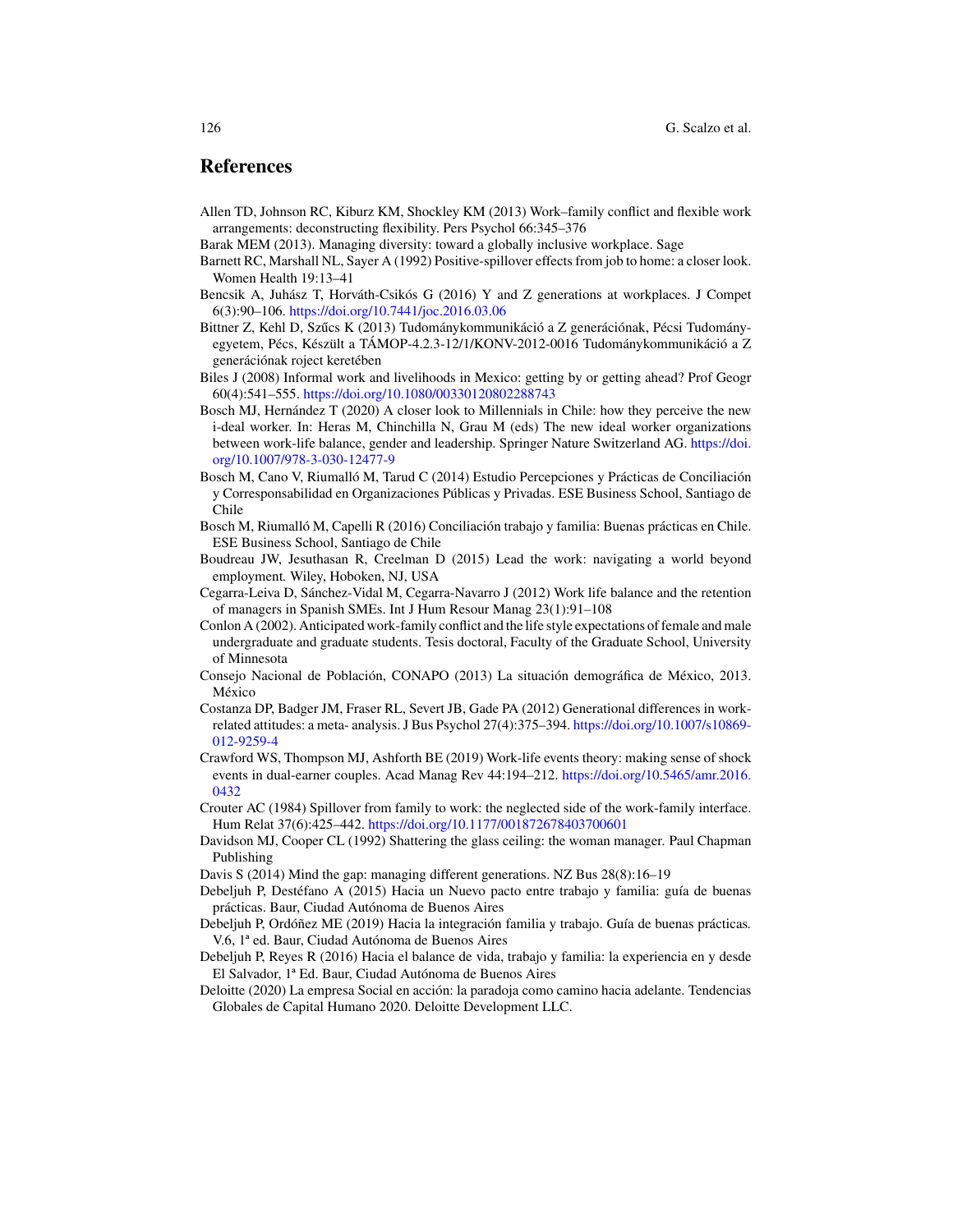- Díaz-Sarmiento C, López LM, Roncallo LL (2017) Entendiendo las generaciones: una revisión del concepto, clasificación y características distintivas de los Baby Boomers, X y Millennials. Revista Clío América 11(22):188–204. https://doi.org/10.21676/23897848.2440
- Forbes (2015) Dónde están los baby boomers. Negocios 9 abr. 2015. Forbes México, www.forbes. com.mx
- Ford MT, Heinen BA, Langkamer KL (2007) Work and family satisfaction and conflict: a metaanalysis of cross-domain relations. J Appl Psychol 92(1):57–80
- Foroohar R (16 March 2020) COVID-19 and the generational divide. Financial Times. https://www. ft.com/content/6a880416-66fa-11ea-800d-da70cff6e4d3
- Frometa RJ (15 March 2020) Welcome to generation crown. Vents Magazine. https://ventsmaga zine.com/2020/03/15/welcome-generation-crown/
- Frone MR, Russell M, Cooper ML (1992) Antecedents and outcomes of work-family conflict: testing a model of the work-family interface. J Appl Psychol 77(1):65–78. https://doi.org/10. 1037/0021-9010.77.1.65
- Gatrell CJ, Burnett S, Cooper C, Sparrow P (2013) Work-life balance and parenthood: a comparative review of definitions, equity and enrichment. Int J Manag Rev 15(3):300–316. https://doi.org/10. 1111/j.1468-2370.2012.00341.x
- Gilbert L, Dancer L, Rossman K, Thorn B (1991) Assesing perceptions of occupational family integration. Sex Roles 24:107–119
- Grant AM (2008) Does intrinsic motivation fuel the prosocial fire? Motivational synergy in predicting persistence, performance, and productivity. J Appl Psychol 93(1):48–58. https://doi. org/10.1037/0021-9010.93.1.48
- Greenhaus JH, Beutell NJ (1985) Sources of conflict between work and family roles. Acad Manag Rev 10(1):76–88
- Greenhaus JH, Powell GN (2006) When work and family are allies: a theory of work–family enrichment. Acad Manag Rev 31(1):72–92. https://doi.org/10.5465/amr.2006.19379625
- Grzywacz J, Carlson D (2007) Conceptualizing work-family balance: implications for practice and research. Adv Dev Hum Resour 9(4):455–471
- Grzywacz JG, Marks NF (2000) Family, work, work-family spillover, and problem drinking during midlife. J Marriage Fam 62(2):336–348
- Haar JM, Spell CS (2004) Programme knowledge and value of work-family practices and organizational commitment. Int J Hum Resour Manag 15(6):1040–1055
- Hackman JR, Oldham GR (1976) Motivation through the design of work: test of a theory. Organ Behav Hum Perform 16:250–279
- Hernández Ruiz A (2008) Expectativas de vida familiar y laboral de una muestra de estudiantes de Publicidad y Relaciones Públicas. Universidad de Alicante, Tuscaloosa, AL
- INEGI (2017) La anticoncepción. Implicaciones en el embarazo adolescente, fecundidad y salud reproductiva en México. Encuesta Nacional de la Dinámica Demográfica 2014. ENADID. Versión actualizada. Instituto Nacional de Estadística y Geografía, México
- Jain S, Nair SK (2013) Research on work-family balance: a review. Bus Perspect Res 2(1):43–58
- Kalliath T, Brough P (2008) Work–life balance: a review of the meaning of the balance construct. J Manag Organ 14(03):323–327
- Kelan E, Gratton L, Mah A, Walker L. (2009) The Reflexive Generation: Young Professionals' Perspectives on Work, Career and Gender. Report by the Centre for Women in Business at London Business School
- Kelly S, Moen R (2008) Reflections on the integration of paid work and the rest of life. J Manag Psychol 18:824–841
- Kim S, Las Heras M (2012) La familia: una escuela para los negocios. Harvard Bus Rev 211:74–79
- Kleinbeck U, Schmidt K-H (1990) The translation of work motivation into performance. In: Kleinbeck U, Quast H-H, Thierry H, Häcker H (eds) Series in Applied Psychology. Work Motivation. Lawrence Erlbaum Associates, Inc., pp 27–39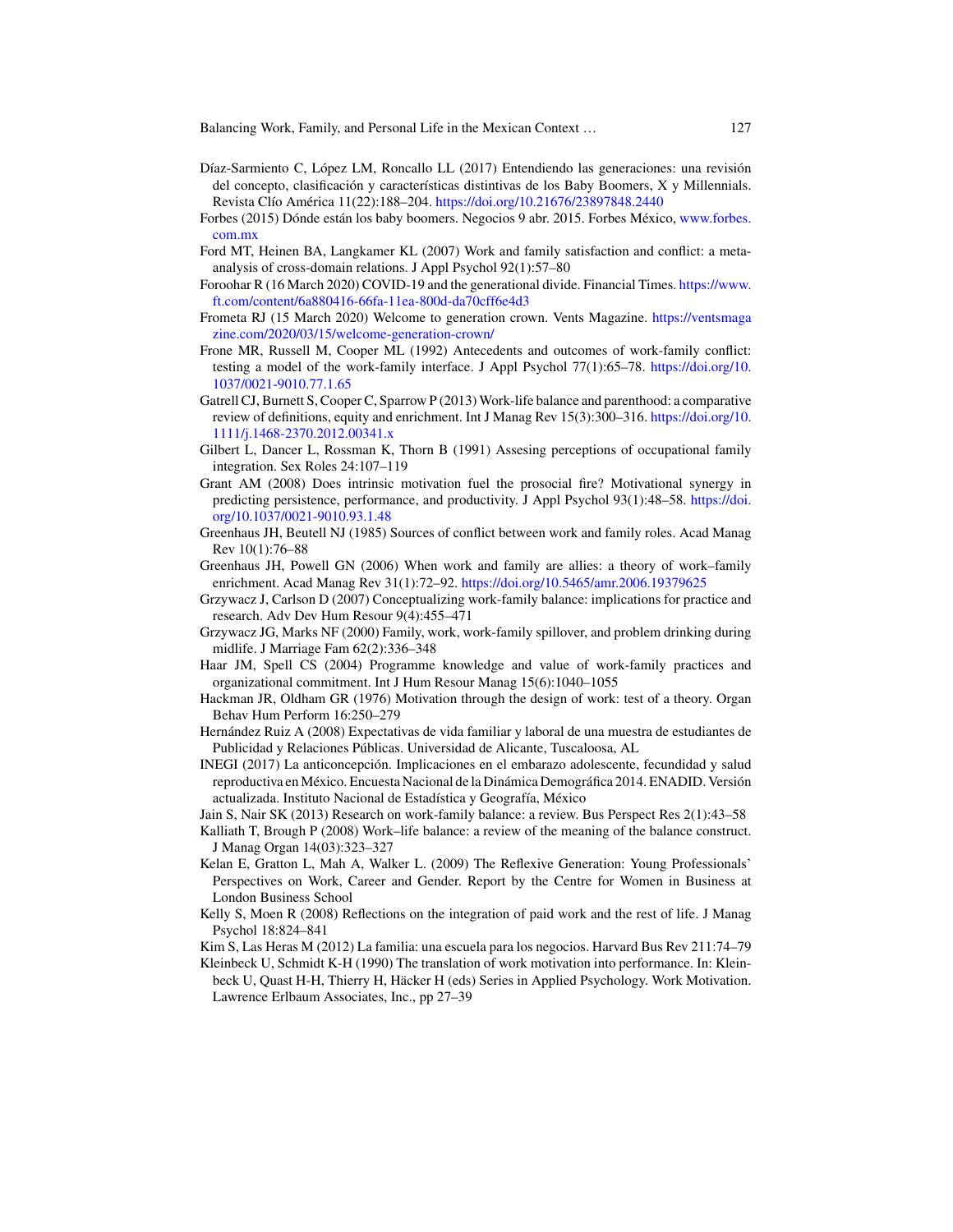- Kossek EE, Baltes BB, Matthews RA (2011) Innovative ideas on how work-family research can have more impact. Ind Organ Psychol 4(3):426–432. https://doi.org/10.1111/j.1754-9434.2011. 01367.x
- Krishnan SK, Bopaiah S, Bajaj D, Prasad R (2012) Organization, generation, and communication – Infosys experience. NHRD J 10:85–93
- Las Heras M, Destefano A (2011) Todo sobre la Generación Y. Istmo Revista 313:13–17
- Marshall J (2004) Managing different generations at work. Fin Executive 20(5):18–19
- Merca2.0 (2014) Millennials, la llamada "Generación Y" https://www.merca20.com/millennialsla-llamada-generacion-y/
- Morales F (2020) Balance entre trabajo y vida personal, una agenda pendiente en México. Periódico el Economista, 1 julio
- O'Reilly CA, Chatman J, Caldwell DF (1991) People and organizational culture: a profile comparison approach to assessing person-organization fit. Acad Manag J 34(3):487–516
- OECD (2015) How's life? Measuring well-being. OECD publishing, Paris. https://doi.org/10.1787/ how\_life-2015-en
- OECD (2020) How's Life? 2020: Measuring Well-Being. OECD Publishing, Paris. https://doi.org/ 10.1787/23089679
- Ogg J, Bonvalet C (2006) The Babyboomer generation and the birth cohort of 1945–1954: a European perspective. In: Cultures of consumption research programme (seminar)
- Powell GN, Greenhaus JH, Allen TD, Johnson RE (2019) Introduction to special topic forum: advancing and expanding work-life theory from multiple perspectives. Acad Manage Rev 44(1):54–71. https://doi.org/10.5465/amr.2018.0310
- Quezada JP, Gómez A (2019) La formación cívica de la generación alfa. Pluralidad y Consenso 8(37):46–55
- Raišienė AG, Rapuano V, Varkulevičiūtė K, Stachová K (2020) Working from home—who is happy? A survey of Lithuania's employees during the Covid-19 quarantine period. Sustainability 12(13):5332
- Rudolph CW, Zacher H (2020) "The COVID-19 generation": a cautionary note. Work Aging Retirement 6(3):139–145. https://doi.org/10.1093/workar/waaa009
- Shen J, Chanda A, D'Netto B, Monga M (2009) Managing diversity through human resource management: an international perspective and conceptual framework. Int J Hum Resour Manage 20(2):235–251
- Shockley KM, Singla N (2011) Reconsidering work-family interactions and satisfaction: a metaanalysis. J Manag 37(3):861–886
- Sieber SD (1974) Toward a theory of role accumulation. Am Sociol Rev 39(4):567–578. https:// doi.org/10.2307/2094422
- Sturges J, Guest D (2004) Working to live or living to work? Work/life balance early in the career. Hum Resour Manag J 14(4):5–20
- Tari A (2010) Y generáció, Jaffa Kiadó, Budapest
- Thompson C, Prottas D (2005) Relationships among organizational family support, job autonomy, perceived control, and employee well-being. J Occup Health Psychol 10(4):100–118
- Thompson C, Beauvais L, Lyness K (1999) When work-family benefits are not enough: the influence of work-family culture on benefit utilization, organizational attachment, and workfamily conflict. J Vocat Behav 54:392–415
- Twenge J (18 March 2020) The coronavirus could be Generation Z's 9/1. The Conversation. https:// theconversation.com/the-coronavirus-could-be-generation-zs-9-11-133740
- Universum (2017) Building leaders for the next decade. How to support the workplace goals of gen x, gen y and gen z
- van Steenbergen EF, Ellemers N, Mooijaart A (2007) How work and family can facilitate each other: distinct types of work-family facilitation and outcomes for women and men. J Occup Health Psychol 12(3):279–300
- Voydanoff P (2004) The effects of work demands and resources on work-to-family conflict and facilitation. J Marriage Fam 66:398–412